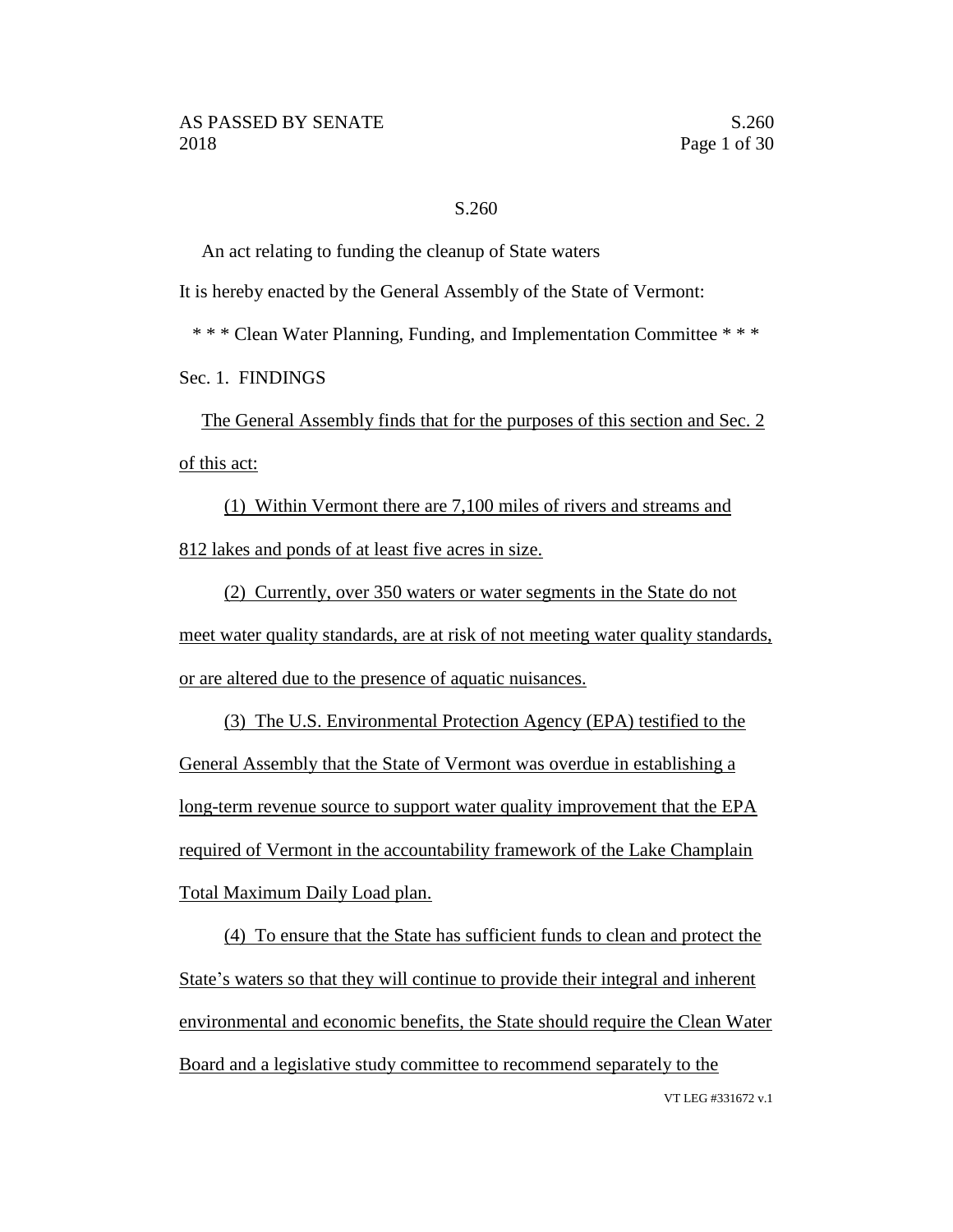General Assembly draft legislation to establish equitable and effective longterm funding methods to support clean water efforts in Vermont.

Sec. 2. LEGISLATIVE CLEAN WATER PLANNING, FUNDING, AND

# IMPLEMENTATION COMMITTEE

(a) Creation. There is created the Clean Water Planning, Funding, and Implementation Committee to recommend to the General Assembly draft legislation to establish an equitable and effective long-term funding

method for:

(1) financing the necessary water quality programs and projects that will remediate, improve, and protect the quality of the waters of the State;

(2) coordinating water quality financing in the State;

(3) planning for the water quality financing needs of the State; and

(4) ensuring accountability of the State's efforts to clean up impaired

waters, maintain or achieve the Vermont Water Quality Standards in all waters, and prevent the future degradation of waters.

(b) Membership. The Clean Water Planning, Funding, and Implementation Committee shall be composed of the following eight members:

(1) the Chair of the Senate Committee on Appropriations or designee;

(2) the Chair of the House Committee on Appropriations or designee;

(3) the Chair of the Senate Committee on Natural Resources and Energy or designee;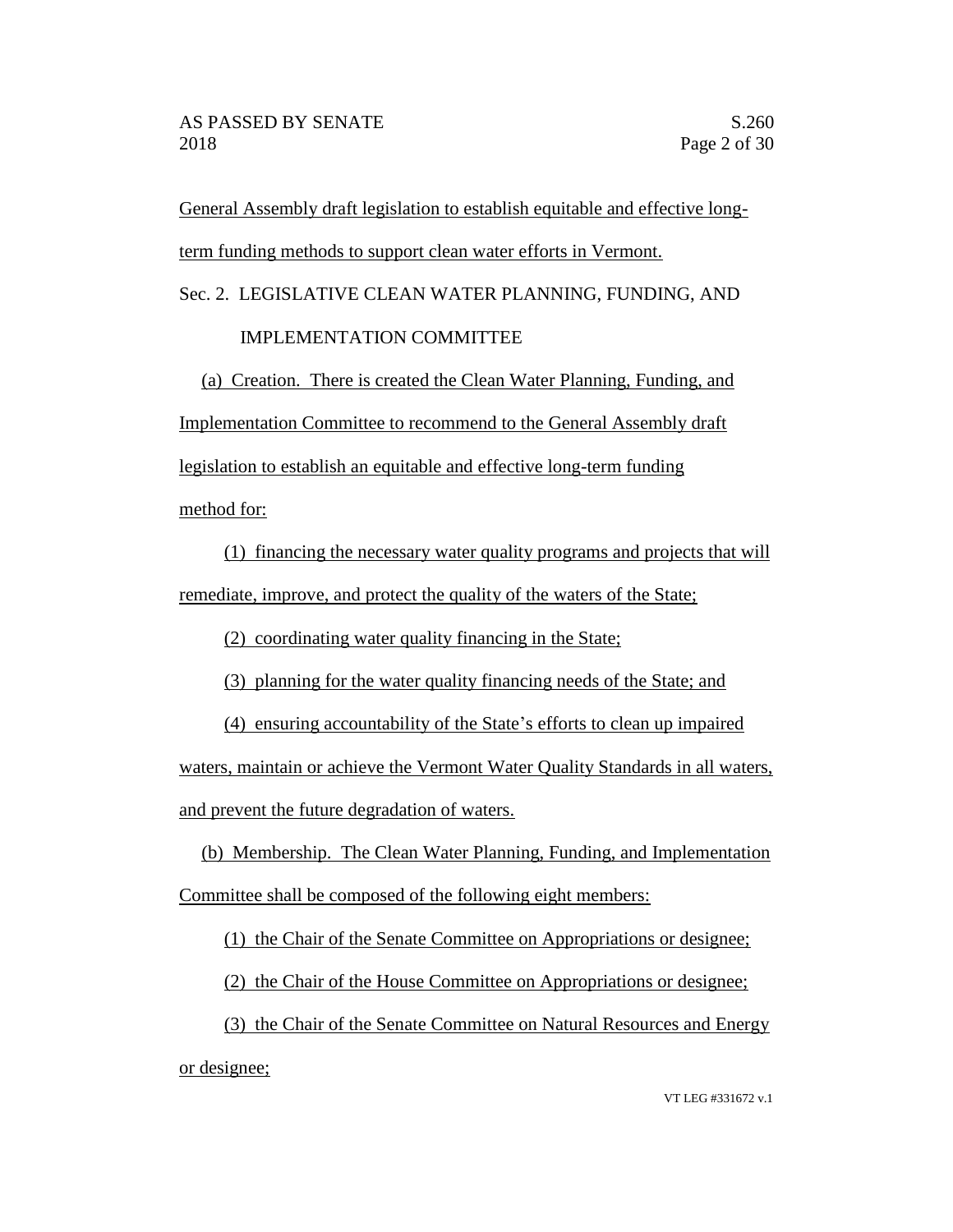(4) the Chair of the House Committee on Natural Resources, Fish, and Wildlife or designee;

(5) the Chair of the Senate Committee on Finance or designee;

(6) the Chair of the House Committee on Ways and Means or designee;

(7) the Chair of the Senate Committee on Agriculture or designee; and

(8) the Chair of the House Committee on Agriculture and Forestry or

designee.

(c) Powers and duties. The Clean Water Planning, Funding, and

Implementation Committee shall study the following issues:

(1) Whether and how the State should establish an independent authority

to coordinate, plan, and finance water quality programs and projects across

State government.

(2) How to develop a financing plan for water quality programs and projects in the State that will generate revenue sufficient to fund the following State obligations:

(A) federally required or State-required cleanup plans for individual waters or water segments, such as total maximum daily load plans;

(B) the requirements of 2015 Acts and Resolves No. 64; and

(C) the Agency of Natural Resources' Combined Sewer Overflow Rule.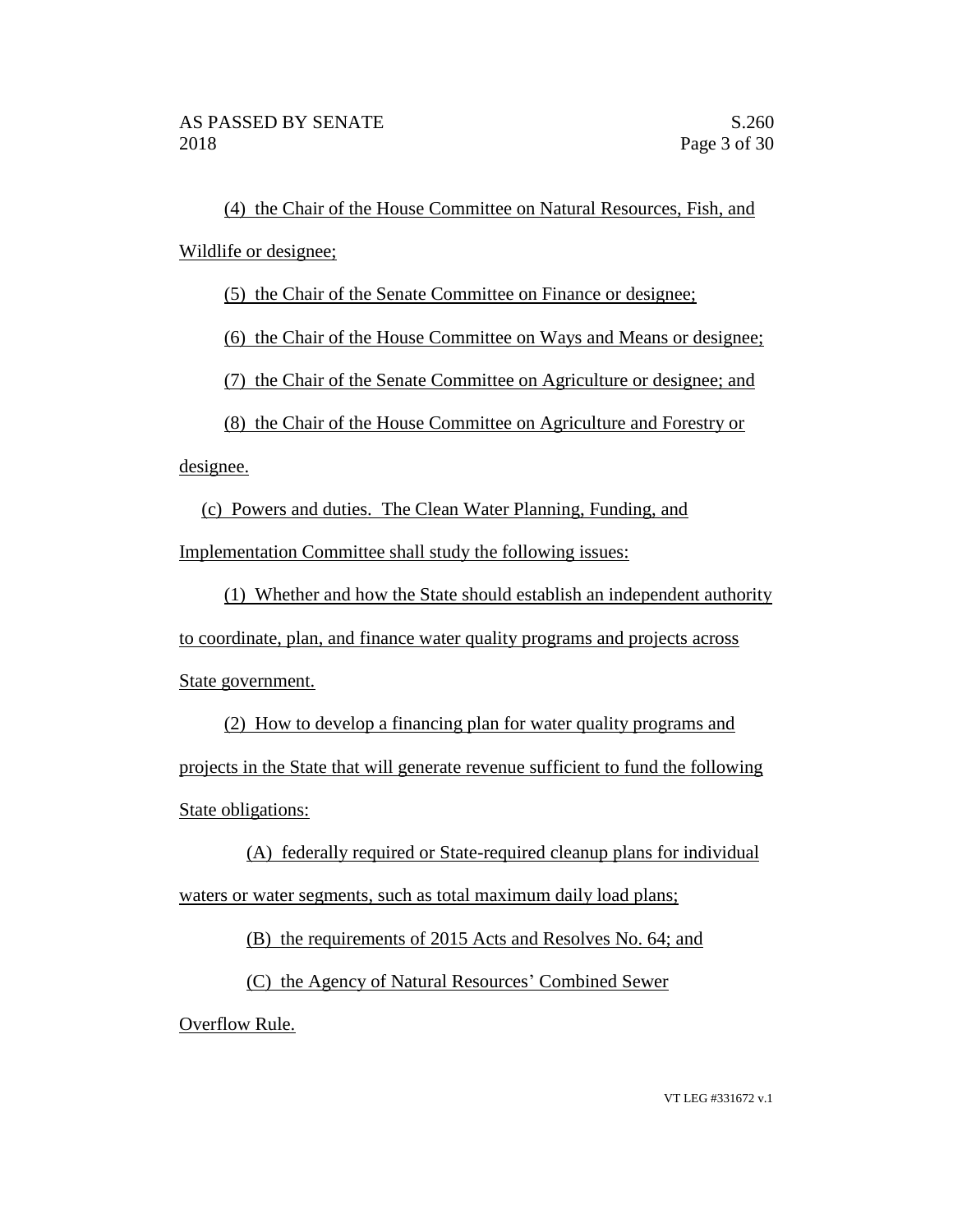(3)(A) How the State will raise the revenue or reduce existing expenditures to enable an equivalent level of support necessary to fund fully a financing plan for water quality that:

(i) meets the State's obligations;

(ii) maintains a water quality budget that is not less than the funding provided in fiscal year 2019 and that is capable of meeting an

equivalent level of support, adjusted for inflation, for fiscal years 2020 through

2024; and

(iii) includes how a per parcel fee or other fee shall be assessed to property owners in a manner that corresponds to the effect of the parcel on water quality.

(B) In determining how a fee will be assessed to a property, the

Committee shall consider whether the fee should account for:

(i) the size of the parcel;

(ii) the location of the parcel;

(iii) whether the parcel or use of the parcel contributes to an

impairment of a water of the State or otherwise adversely affects water quality;

(iv) the surface coverage of the parcel, including the amount of impervious surface on the parcel, the amount of cropland or forestland on the parcel, or the number of residential, commercial, or industrial structures on the parcel;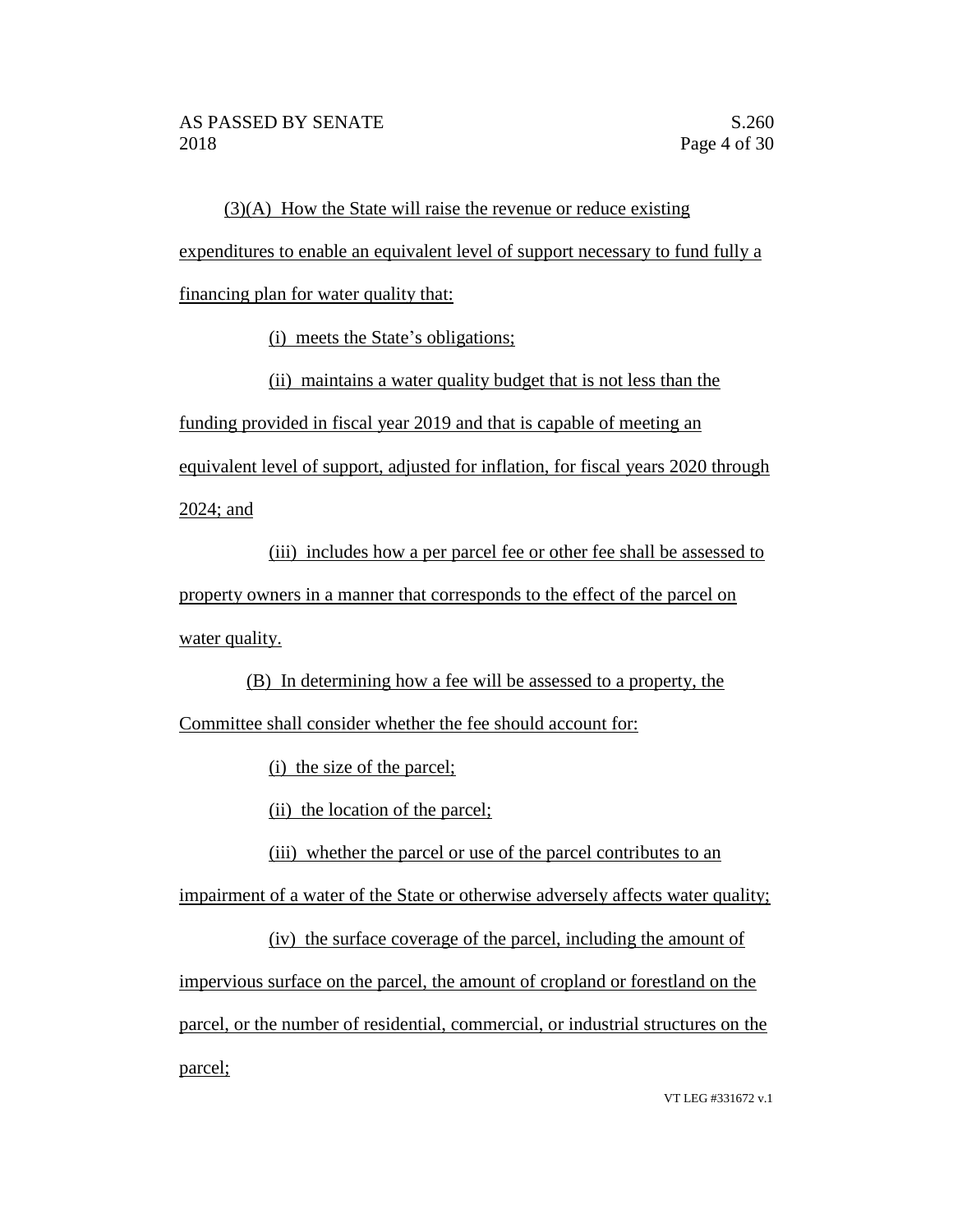(v) stormwater treatment practices or other water quality measures implemented on the parcel;

(vi) whether to provide credits or reduced charges for payment of a municipal stormwater utility fee or other similar water quality charge; and

(vii) whether the enforcement history or continuing violation of a parcel owner shall be a basis for an adjustment to a fee.

(4) How the State would most efficiently assess and collect a fee on property owners contributing to water quality issues in the State.

(5) Whether the State should adopt by rule a system of priorities for issuance of water quality grants or other financing from the Clean Water Fund and other State-administered financing programs, including whether priorities should be adjusted based on:

(A) the condition of the waters affected by the project, activity, or program;

(B) whether a project will address water quality issues identified in a basin plan;

(C) whether the project will abate or control pollution that is causing or may cause a threat to public health;

(D) whether the project will address an emergency situation affecting or constituting a threat to the environment or the public health, safety, or welfare;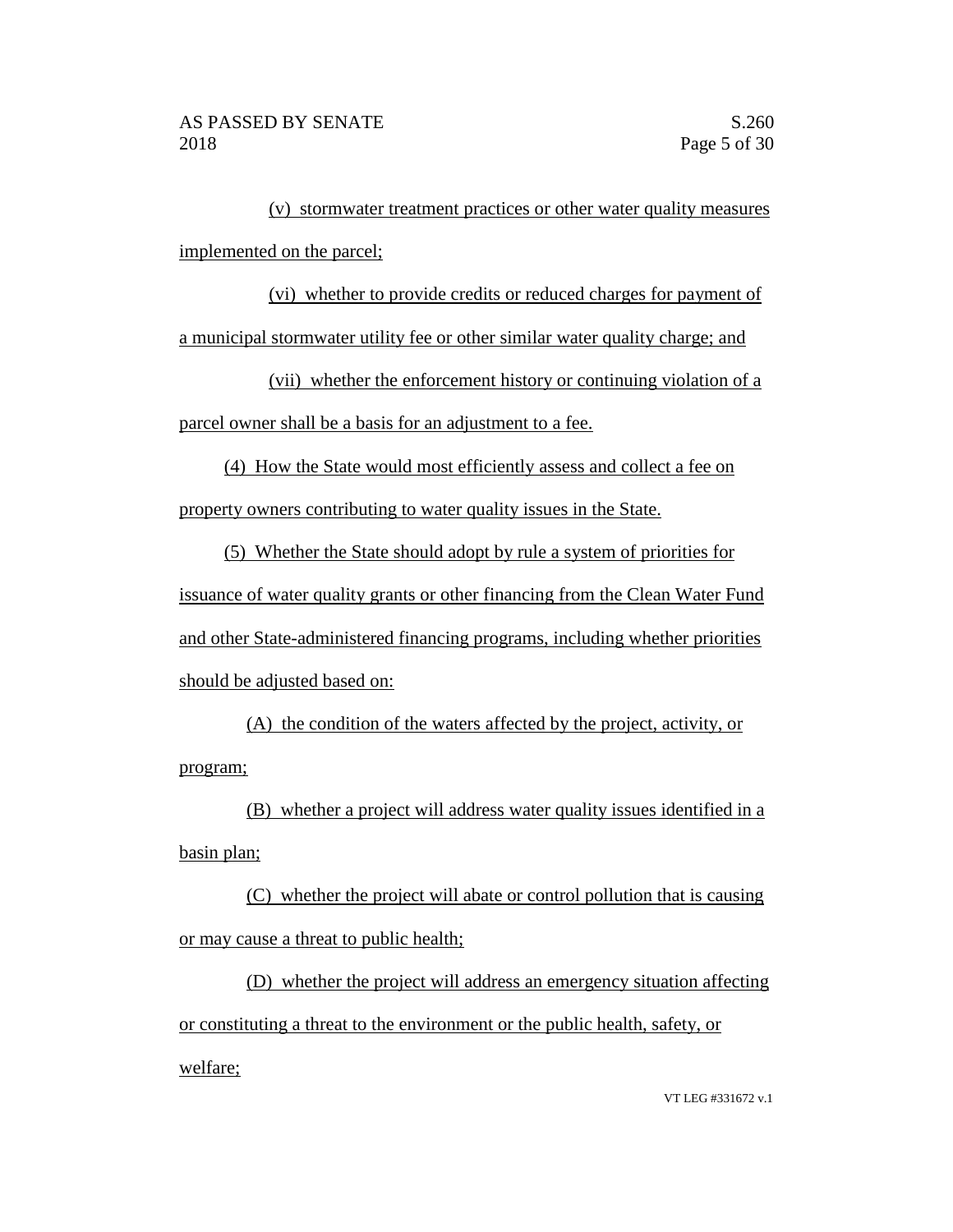(E) whether the project will address an agricultural water quality issue for which other sources of funds are unavailable;

(F) the fiscal integrity and sustainability of the project, including whether the project is a cost-effective alternative when compared to other alternatives;

(G) if the project removes a pollutant by which the water or waters affected by the project are impaired, the cost-effectiveness of the project at removing that pollutant; and

(H) income or financial resources available to an applicant to conduct the proposed project.

(6) How the State should maintain accountability of the efforts of the State to clean up impaired waters, maintain and achieve the Vermont Water Quality Standards in all waters, and prevent the future degradation of waters.

(d) Assistance. The Clean Water Planning, Funding, and Implementation Committee shall have the administrative, technical, legal, and fiscal assistance of the Office of Legislative Council and the Joint Fiscal Office. The Committee shall also be entitled to seek financial, technical, and scientific input or services from the Office of the State Treasurer, the Agency of Natural Resources, the Agency of Agriculture, Food and Markets, the Agency of Transportation, the Vermont Center for Geographic Information Services, the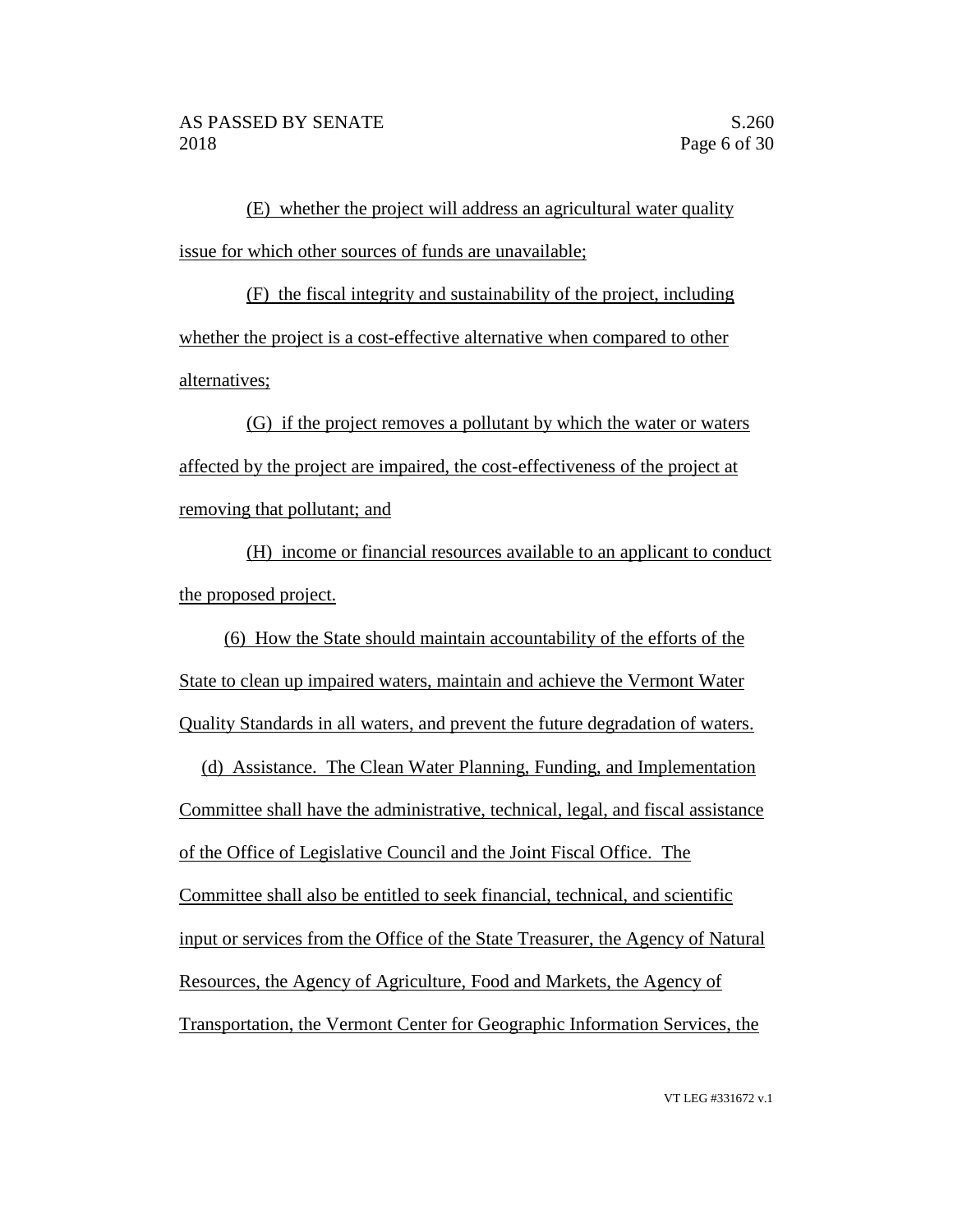Agency of Commerce and Community Development, and the Department of Taxes.

(e) Report. On or before November 15, 2018, the Clean Water Planning, Funding, and Implementation Committee shall submit to the General Assembly draft legislation that addresses the issues set forth under subsection (c) of this section.

(f) Meetings.

(1) The Office of Legislative Council shall call the first meeting of the Clean Water Planning, Funding, and Implementation Committee to occur on or before August 1, 2018.

(2) The Committee shall select a chair or co-chairs from among its members at its first meeting.

(3) A majority of the membership of the Committee shall constitute a quorum.

(4) The Clean Water Planning, Funding, and Implementation Committee shall cease to exist on February 1, 2019.

(g) Compensation and reimbursement. For attendance at meetings during adjournment of the General Assembly, a legislative member of the Clean Water Planning, Funding, and Implementation Committee shall be entitled to per diem compensation and reimbursement of expenses pursuant to 2 V.S.A.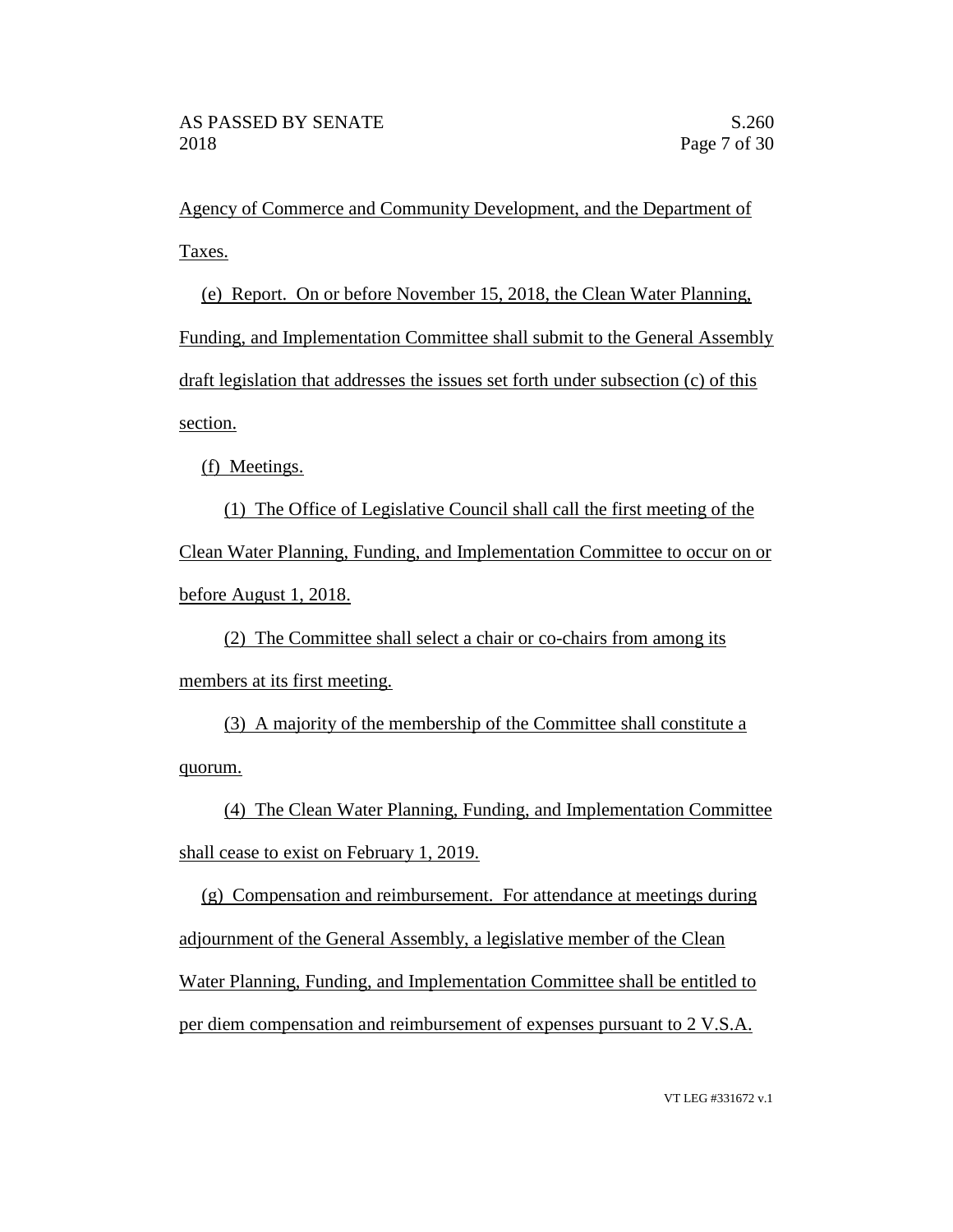§ 406 for not more than six meetings. These payments shall be made from

monies appropriated to the General Assembly.

\* \* \* Clean Water Board \* \* \*

Sec. 3. 10 V.S.A. § 1389 is amended to read:

§ 1389. CLEAN WATER FUND BOARD

(a) Creation.

(1) There is created the Clean Water Fund Board which that shall:

(A) be responsible and accountable for advising the General

Assembly regarding planning, coordinating, and financing of the remediation, improvement, and protection of the quality of State waters;

(B) recommend to the Secretary of Administration expenditures

General Assembly:

(i) appropriations from the Clean Water Fund; and

(ii) clean water projects to be funded by capital appropriations.

(2) The Clean Water Fund Board shall be attached to the Agency of

Administration for administrative purposes.

(b) Organization of the Board. The Clean Water Fund Board shall be composed of:

- (1) the Secretary of Administration or designee;
- (2) the Secretary of Natural Resources or designee;

(3) the Secretary of Agriculture, Food and Markets or designee;

VT LEG #331672 v.1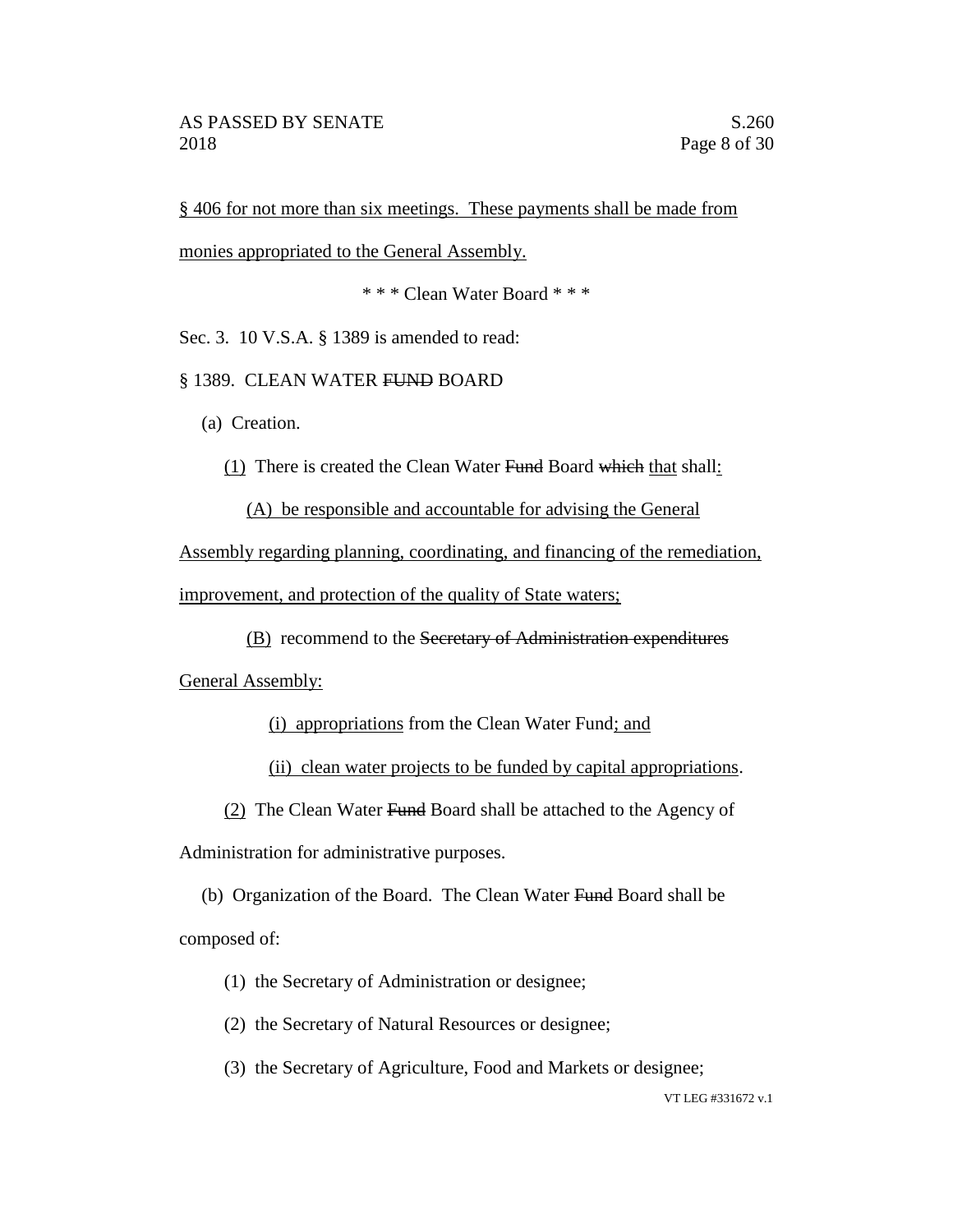(4) the Secretary of Commerce and Community Development or designee; and

(5) the Secretary of Transportation or designee; and

(6) four members of the public, who are not legislators, with expertise in one or more of the following subject matters: public management, civil engineering, agriculture, ecology, wetlands, stormwater system management, forestry, transportation, law, banking, finance, and investment, to be appointed as follows:

(A) the Speaker of the House shall appoint two members of the public, one of whom shall represent a municipality subject to the municipal separate storm sewer system (MS4) permit; and

(B) the Committee on Committees shall appoint two members of the public.

(c) Officers; committees; rules.

(1) The Clean Water Fund Board shall annually elect a chair from its members Secretary of Administration or designee shall serve as the Chair of the Board. The Clean Water Fund Board may elect additional officers from its members, establish committees or subcommittees, and adopt procedural rules as necessary and appropriate to perform its work.

VT LEG #331672 v.1 (2) Members of the Board who are not employees of the State of Vermont and who are not otherwise compensated or reimbursed for their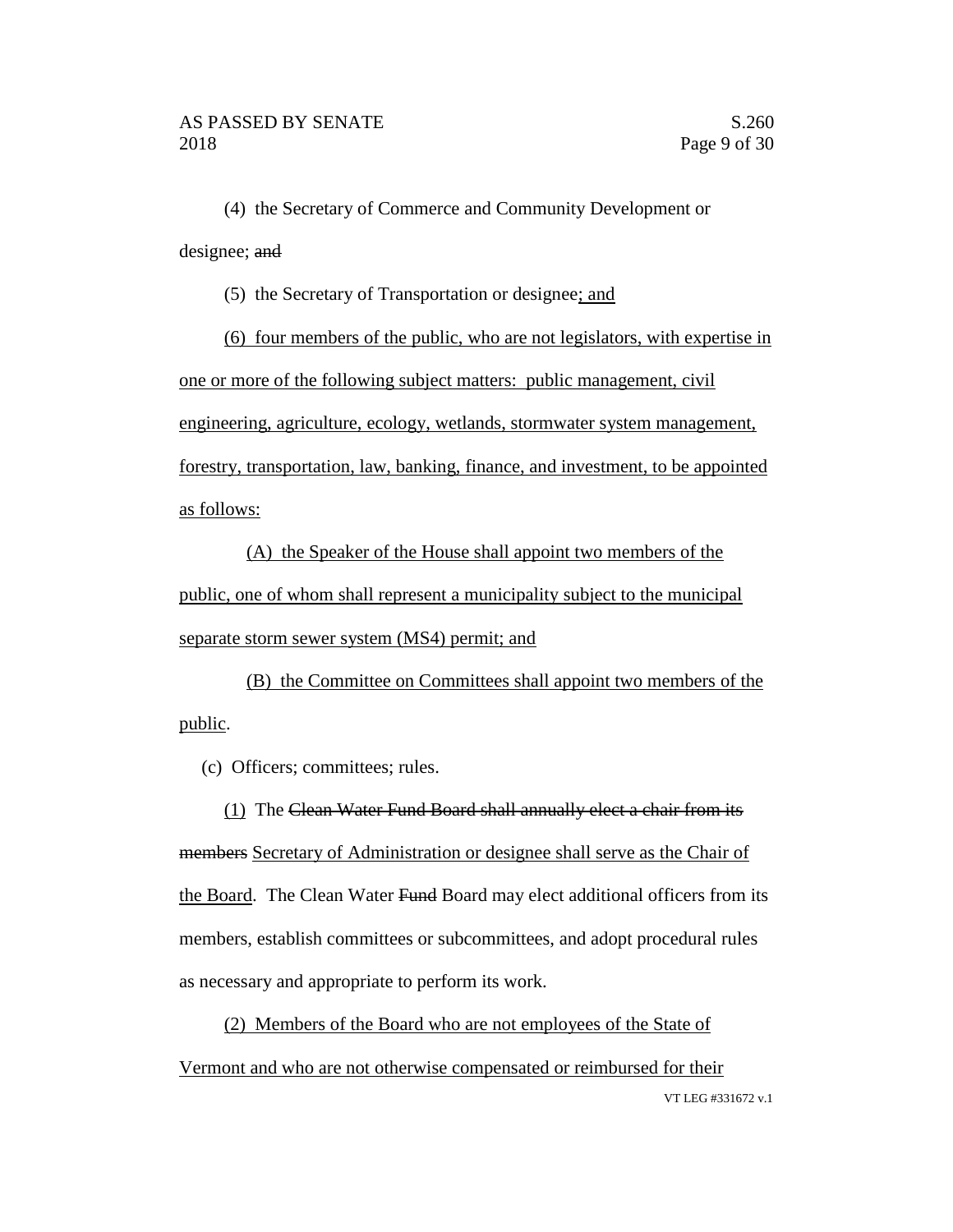attendance shall be entitled to per diem compensation and reimbursement of expenses pursuant to 32 V.S.A. § 1010 paid from the budget of the Agency of Administration for attendance of meetings of the Board.

(d) Powers and duties of the Clean Water Fund Board. The Clean Water Fund Board shall have the following powers and authority:

(1) Annually, on or before December 15, the Clean Water Board shall submit to the General Assembly a plan for the appropriation of all State water quality revenues in a manner that:

(A) maintains a water quality budget that is not less than the funding provided in fiscal year 2019 and that is capable of meeting an equivalent level of support, adjusted for inflation, for fiscal years 2020 through 2024; and

(B) adequately funds the following State obligations in the subsequent fiscal years:

(i) federally required or State-required cleanup plans for individual waters or water segments, such as total maximum daily load plans;

(ii) the requirements of 2015 Acts and Resolves No. 64; and

(iii) the Agency of Natural Resources' Combined Sewer

Overflow Rule.

VT LEG #331672 v.1 (2) The Clean Water Fund Board shall recommend to the Secretary of Administration General Assembly the appropriate allocation of funds from the Clean Water Fund for the purposes of developing the State budget required to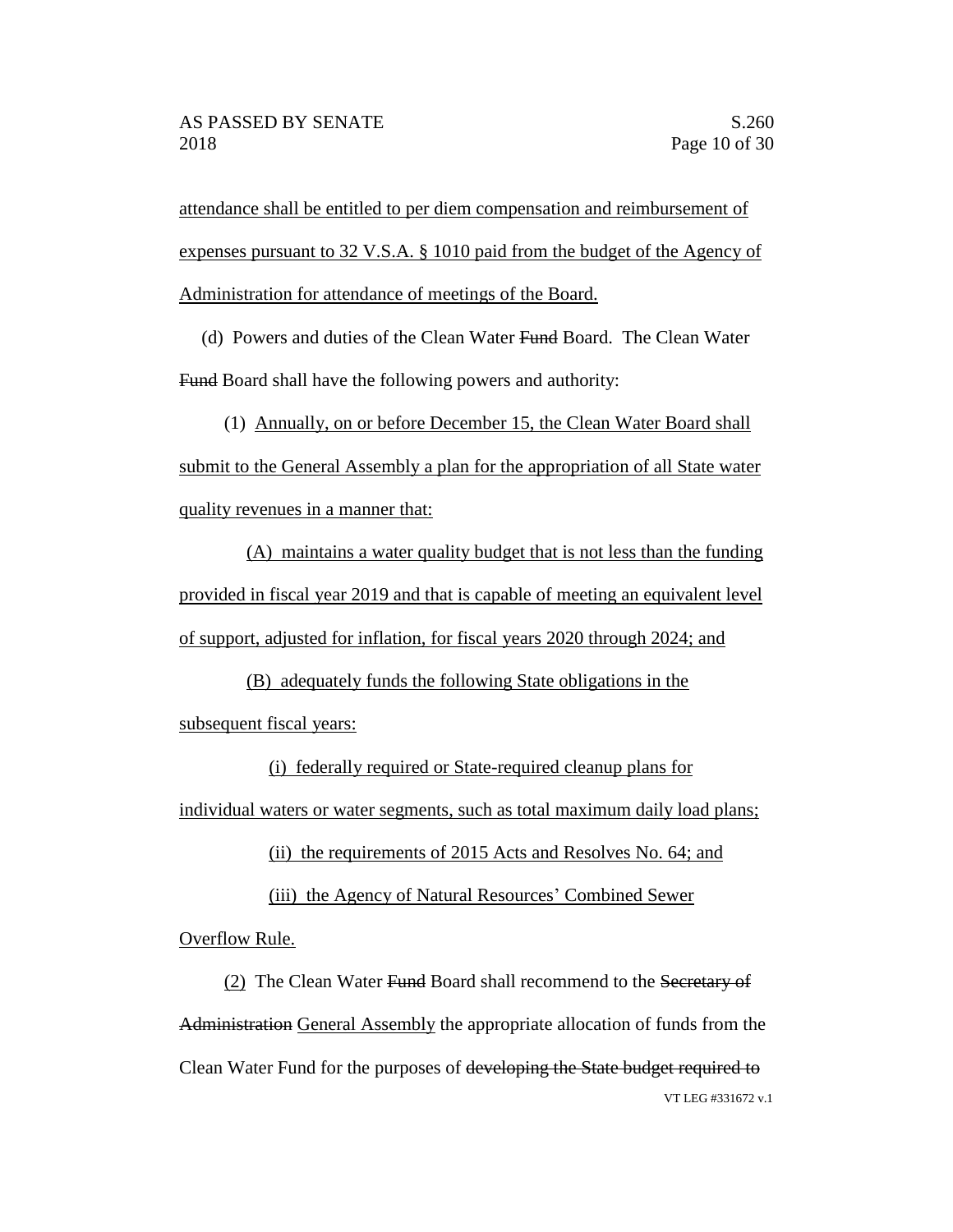be submitted to the General Assembly under 32 V.S.A. § 306 financing the Board's recommended annual financing plan. All recommendations from the Board should be intended to achieve the greatest water quality gain for the investment.

 $(2)(3)$  The Clean Water Fund Board may pursue and accept grants, gifts, donations, or other funding from any public or private source and may administer such grants, gifts, donations, or funding consistent with the terms of the grant, gift, or donation.

(3)(4) The Clean Water Fund Board shall:

(A) establish a process by which watershed organizations, State agencies, and other interested parties may propose water quality projects or programs for financing from the Clean Water Fund;

(B) develop an annual revenue estimate and proposed budget for the Clean Water Fund;

(C) establish measures for determining progress and effectiveness of expenditures for clean water restoration efforts;

(D) issue the annual Clean Water Investment Report required under section 1389a of this title; and

(E) solicit, consult with, and accept public comment from organizations interested in improving water quality in Vermont regarding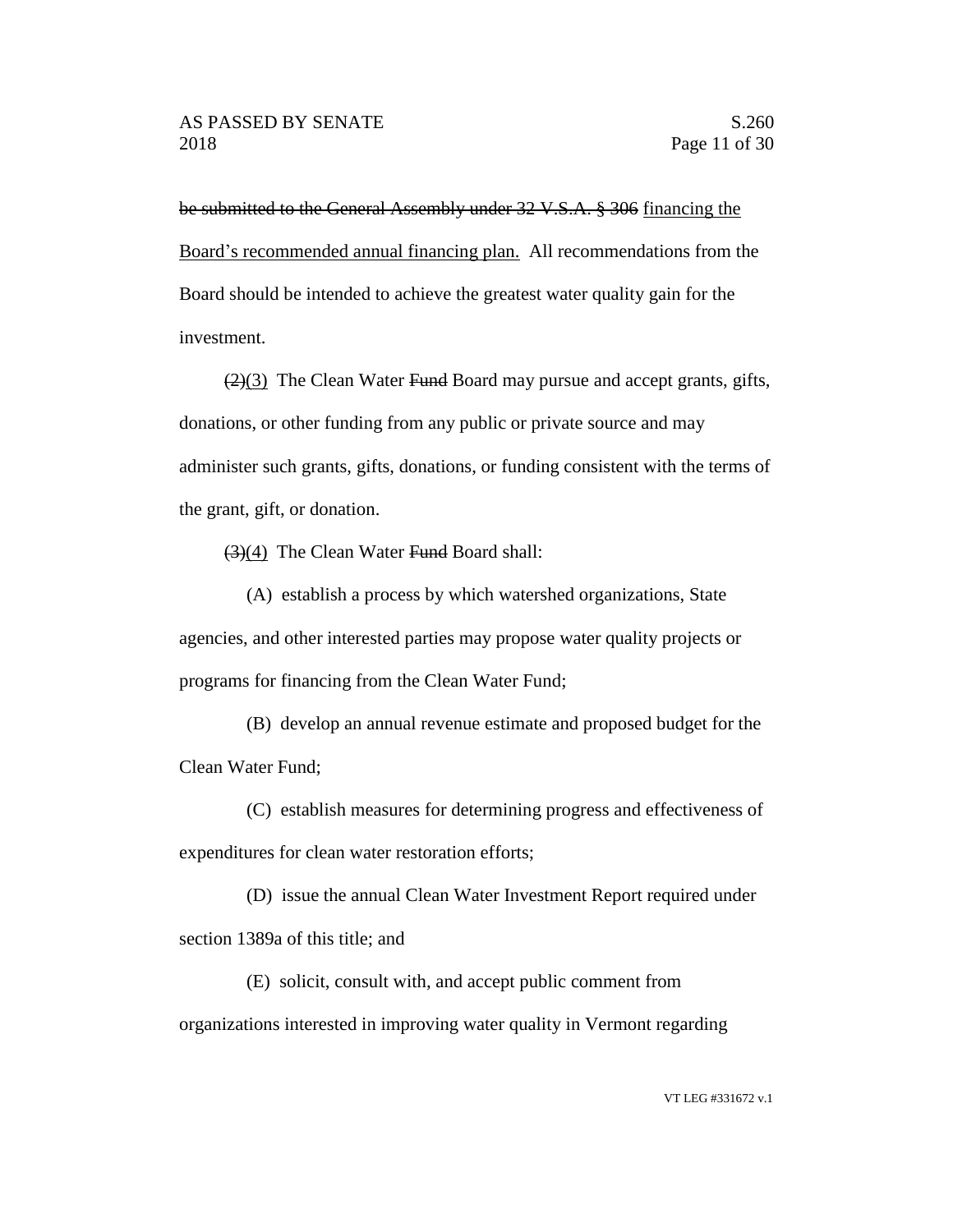recommendations under this subsection (d) for the allocation of funds from the Clean Water Fund.

(e) Priorities.

(1) In making recommendations under subsection (d) of this section regarding the appropriate allocation of funds from the Clean Water Fund, the Board shall prioritize:

(A) funding to programs and projects that address sources of water pollution in waters listed as impaired on the list of waters established by 33 U.S.C. § 1313(d);

(B) funding to projects that address sources of water pollution identified as a significant contributor of water quality pollution, including financial assistance to grant recipients at the initiation of a funded project;

(C) funding to programs or projects that address or repair riparian conditions that increase the risk of flooding or pose a threat to life or property;

(D) assistance required for State and municipal compliance with stormwater requirements for highways and roads;

VT LEG #331672 v.1 (E) funding for education and outreach regarding the implementation of water quality requirements, including funding for education, outreach, demonstration, and access to tools for the implementation of the Acceptable Management Practices for Maintaining Water Quality on Logging Jobs in Vermont, as adopted by the Commissioner of Forests, Parks and Recreation;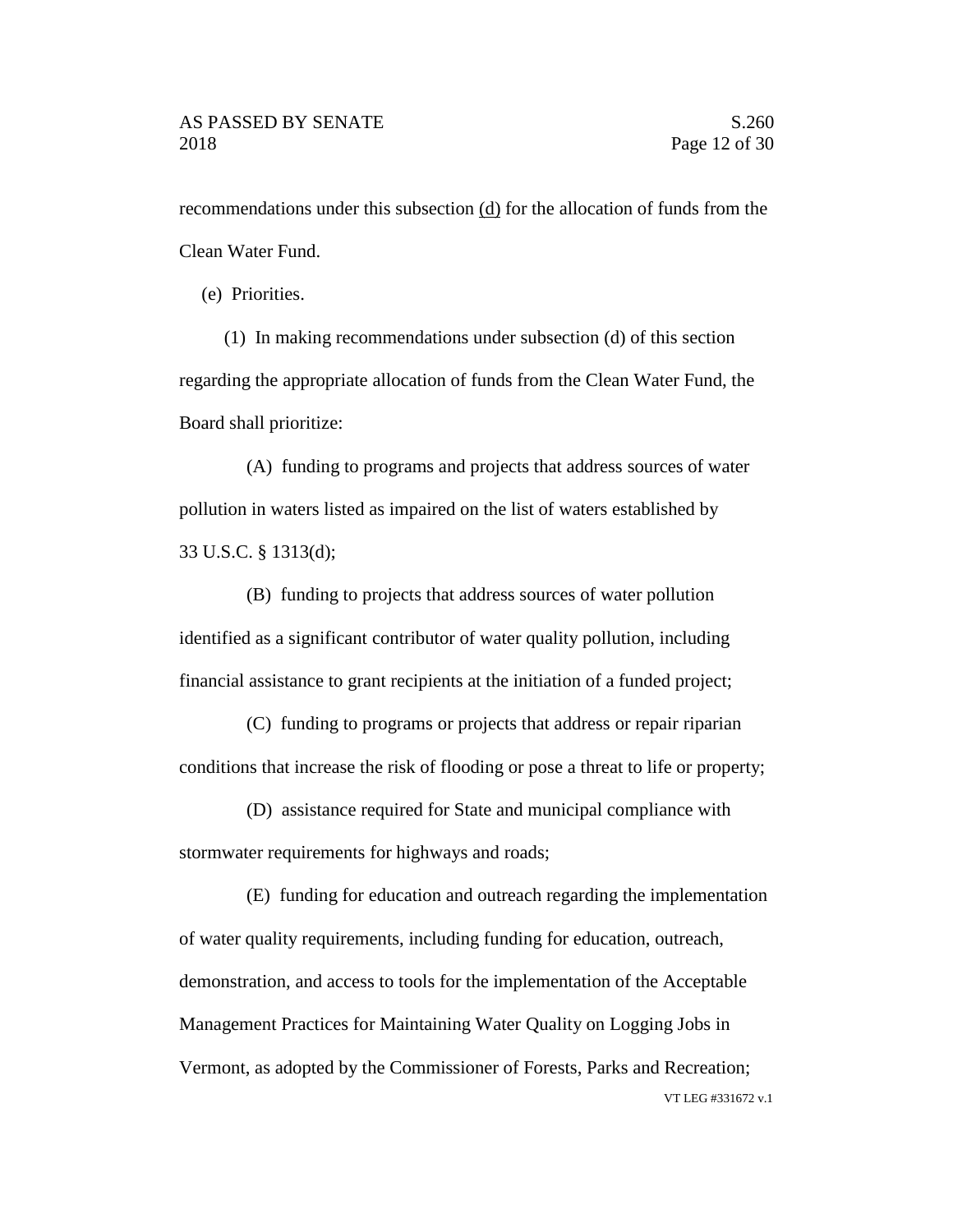(F) funding for innovative or alternative technologies or practices designed to improve water quality or reduce sources of pollution to surface waters, including funding for innovative nutrient removal technologies and community-based methane digesters that utilize manure, wastewater, and food residuals to produce energy;

(G) funding to purchase agricultural land in order to take that land out of practice when the State water quality requirements cannot be remediated through agricultural Best Management Practices; and

(H) funding to municipalities for the establishment and operation of stormwater utilities.

(2) In developing its recommendations under subsection (d) of this section regarding the appropriate allocation of funds from the Clean Water Fund, the Clean Water Fund Board shall, during the first three years of its existence and within the priorities established under subdivision (1) of this subsection (e), prioritize awards or assistance to municipalities for municipal compliance with water quality requirements, and to municipalities for the establishment and operation of stormwater utilities.

(3) In developing its recommendations under subsection (d) of this section regarding the appropriate allocation of funds from the Clean Water Fund, the Board shall, after satisfaction of the priorities established under subdivision (1) of this subsection (e), attempt to provide for equitable

VT LEG #331672 v.1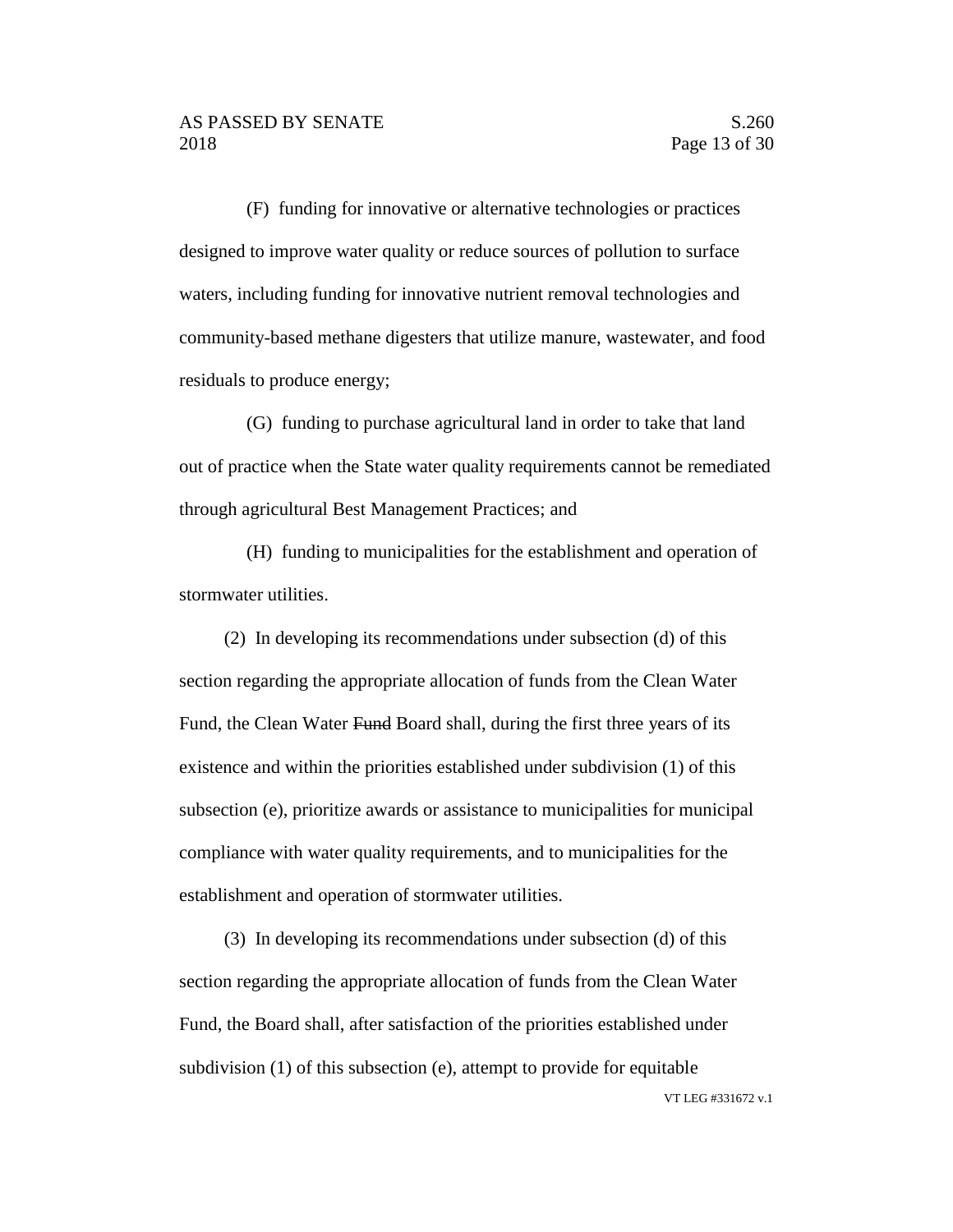apportionment of awards from the Fund to all regions of the State and for control of all sources of point and non-point nonpoint sources of pollution in the State.

(f) Assistance. The Clean Water Fund Board shall have the administrative, technical, and legal assistance of the Agency of Administration, the Agency of Natural Resources, the Agency of Agriculture, Food and Markets, the Agency of Transportation, and the Agency of Commerce and Community Development for those issues or services within the jurisdiction of the respective agency. The cost of the services provided by agency staff shall be paid from the budget of the agency providing the staff services.

(g) Terms; appointed members. Members who are appointed to the Clean Water Board shall be appointed for terms of four years, except initially, appointments shall be made such that one member appointed by the Speaker shall be appointed for a term of two years, and one member appointed by the Committee on Committees shall be appointed for a term of one year. Vacancies on the Board shall be filled for the remaining period of the term in the same manner as initial appointments.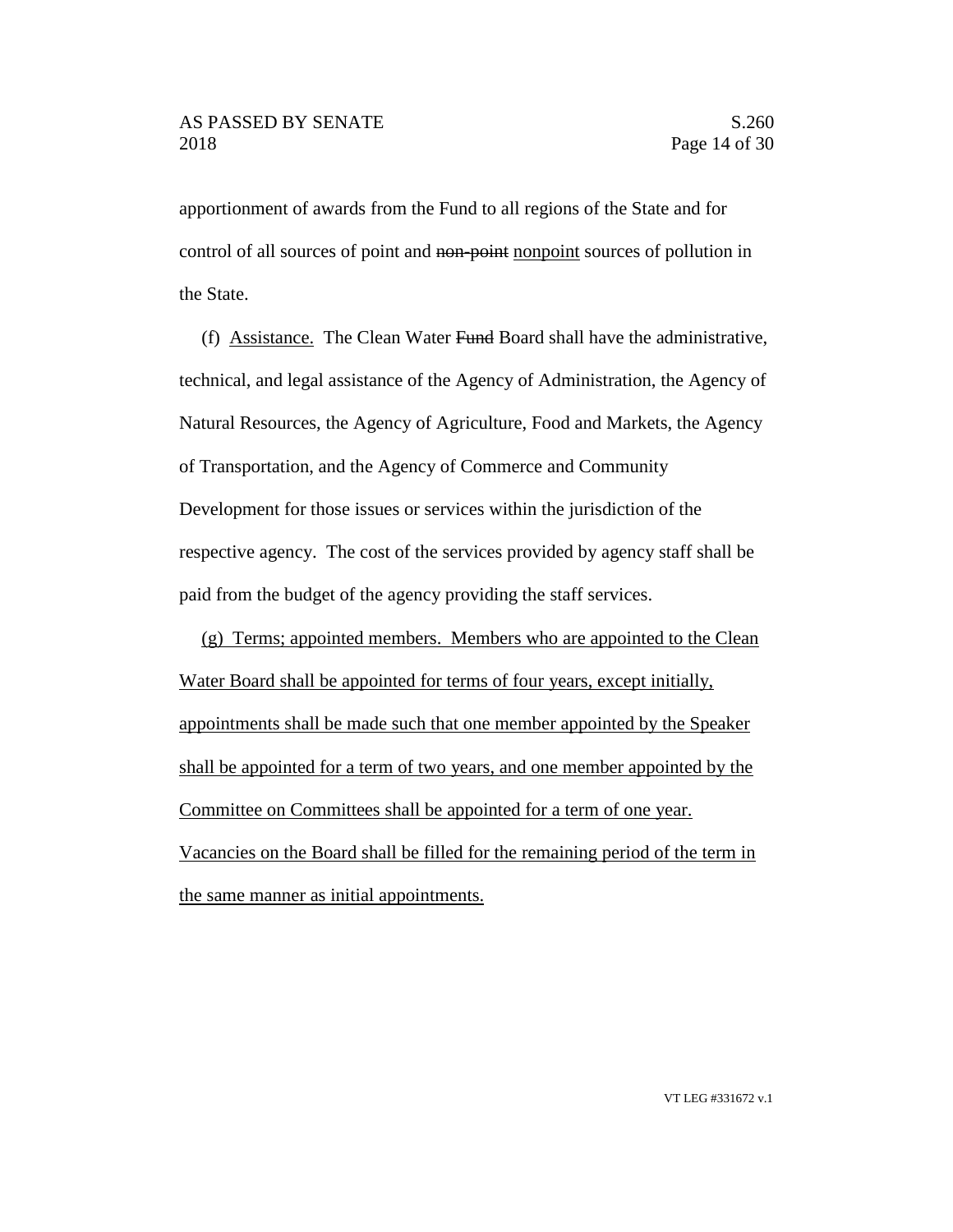## Sec. 4. CLEAN WATER BOARD RECOMMENDED DRAFT

#### LEGISLATION; WATER QUALITY FUNDING METHOD

(a) On or before November 15, 2018, the Clean Water Board shall submit

to the General Assembly draft legislation to establish an equitable and effective long-term funding method for:

(1) financing the necessary water quality programs and projects that will remediate, improve, and protect the quality of the waters of the State;

(2) coordinating water quality financing in the State;

(3) planning for the water quality financing needs of the State; and

(4) ensuring accountability of the State's efforts to clean up impaired

waters, maintain or achieve the Vermont Water Quality Standards in all waters, and prevent the future degradation of waters.

(b) In developing the draft legislation required under subsection (a) of this section, the Clean Water Board shall study the following issues:

(1) Whether and how the State should establish an independent authority

to coordinate, plan, and finance water quality programs and projects across State government.

(2) How to develop a financing plan for water quality programs and projects in the State that will generate revenue sufficient to fund the following State obligations: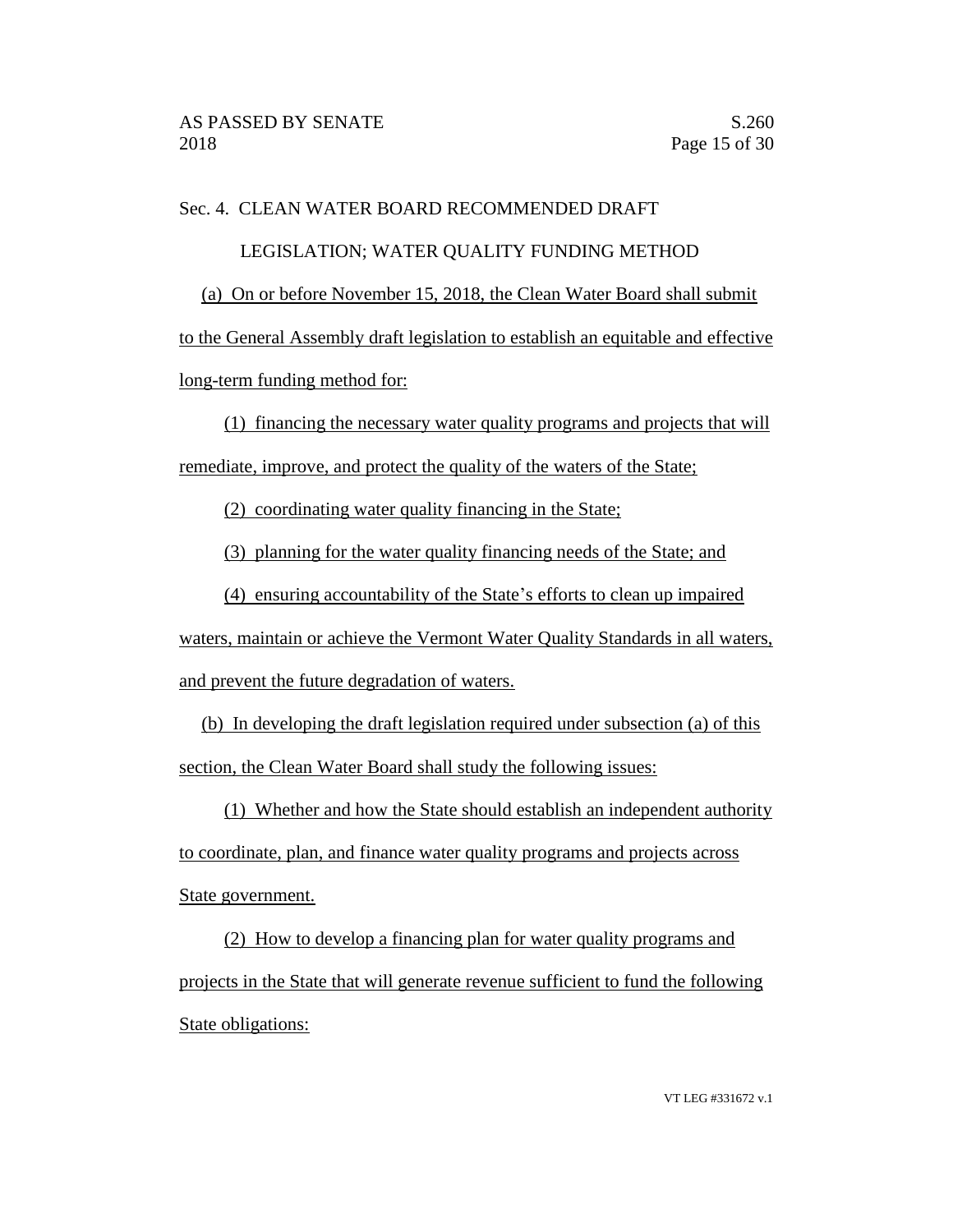(A) federally required or State-required cleanup plans for individual waters or water segments, such as total maximum daily load plans;

(B) the requirements of 2015 Acts and Resolves No. 64; and

(C) the Agency of Natural Resources' Combined Sewer

Overflow Rule.

(3)(A) How the State will raise the revenue or reduce existing State

expenditures to enable an equivalent level of support necessary to fund fully a

financing plan for water quality that:

(i) meets the State's obligations;

(ii) maintains a water quality budget that is not less than the

funding provided in fiscal year 2019 and that is capable of meeting an

equivalent level of support, adjusted for inflation, for fiscal years 2020 through

2024; and

(iii) includes how a per parcel fee or other fee shall be assessed to property owners in a manner that corresponds to the effect of the parcel on water quality.

(B) In determining how a fee will be assessed to a property, the Committee shall consider whether the fee should account for:

(i) the size of the parcel;

(ii) the location of the parcel;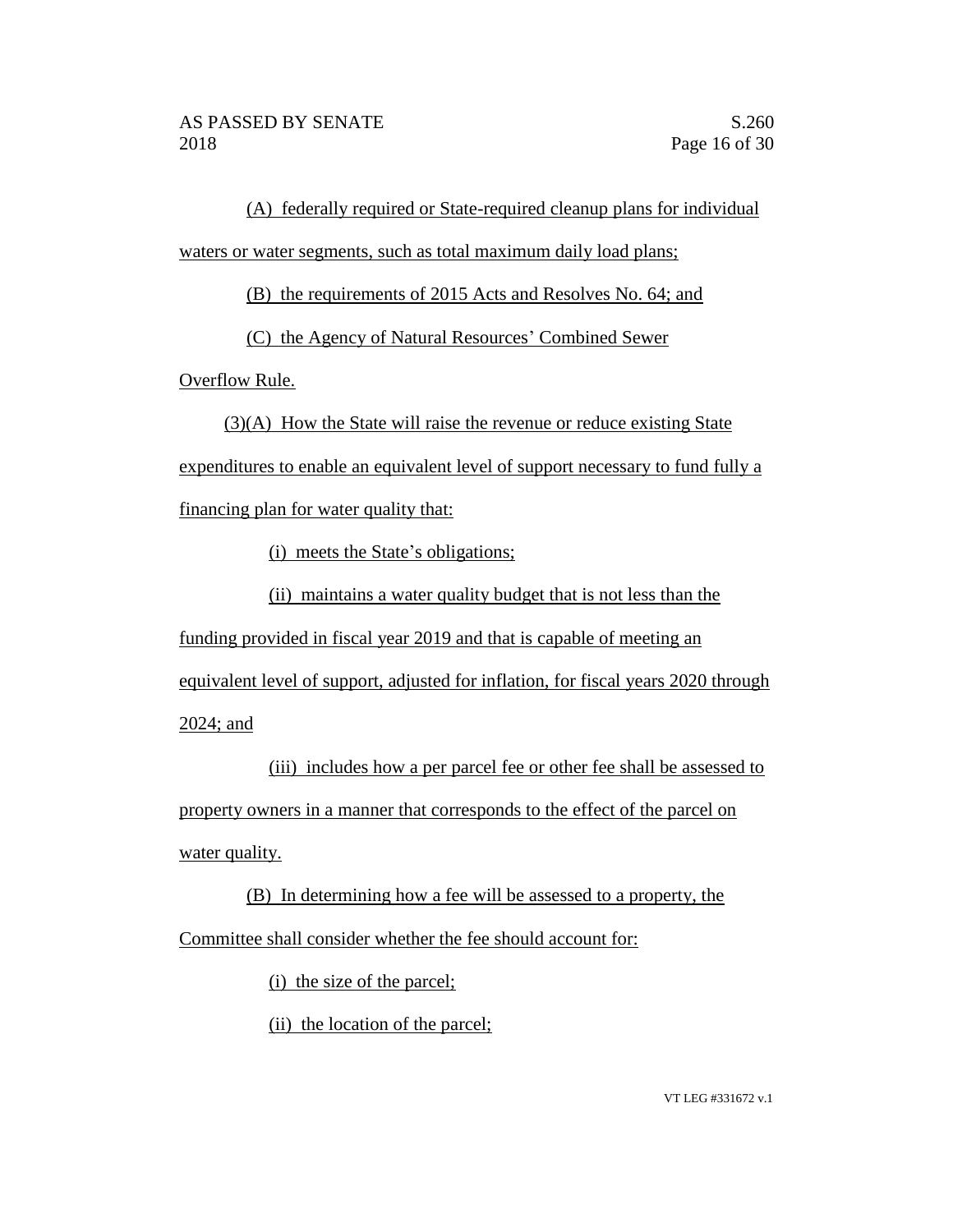(iii) whether the parcel or use of the parcel contributes to an impairment of a water of the State or otherwise adversely affects water quality;

(iv) the surface coverage of the parcel, including the amount of impervious surface on the parcel, the amount of cropland or forestland on the parcel, or the number of residential, commercial, or industrial structures on the parcel;

(v) stormwater treatment practices or other water quality measures implemented on the parcel;

(vi) whether to provide credits or reduced charges for payment of a municipal stormwater utility fee or other similar water quality charge; and

(vii) whether the enforcement history or continuing violation of a parcel owner shall be a basis for an adjustment to a fee.

(4) How the State would most efficiently assess and collect a fee on property owners contributing to water quality issues in the State.

(5) Whether the State should adopt by rule a system of priorities for issuance of water quality grants or other financing from the Clean Water Fund and other State-administered financing programs, including whether priorities should be adjusted based on:

(A) the condition of the waters affected by the project, activity, or program;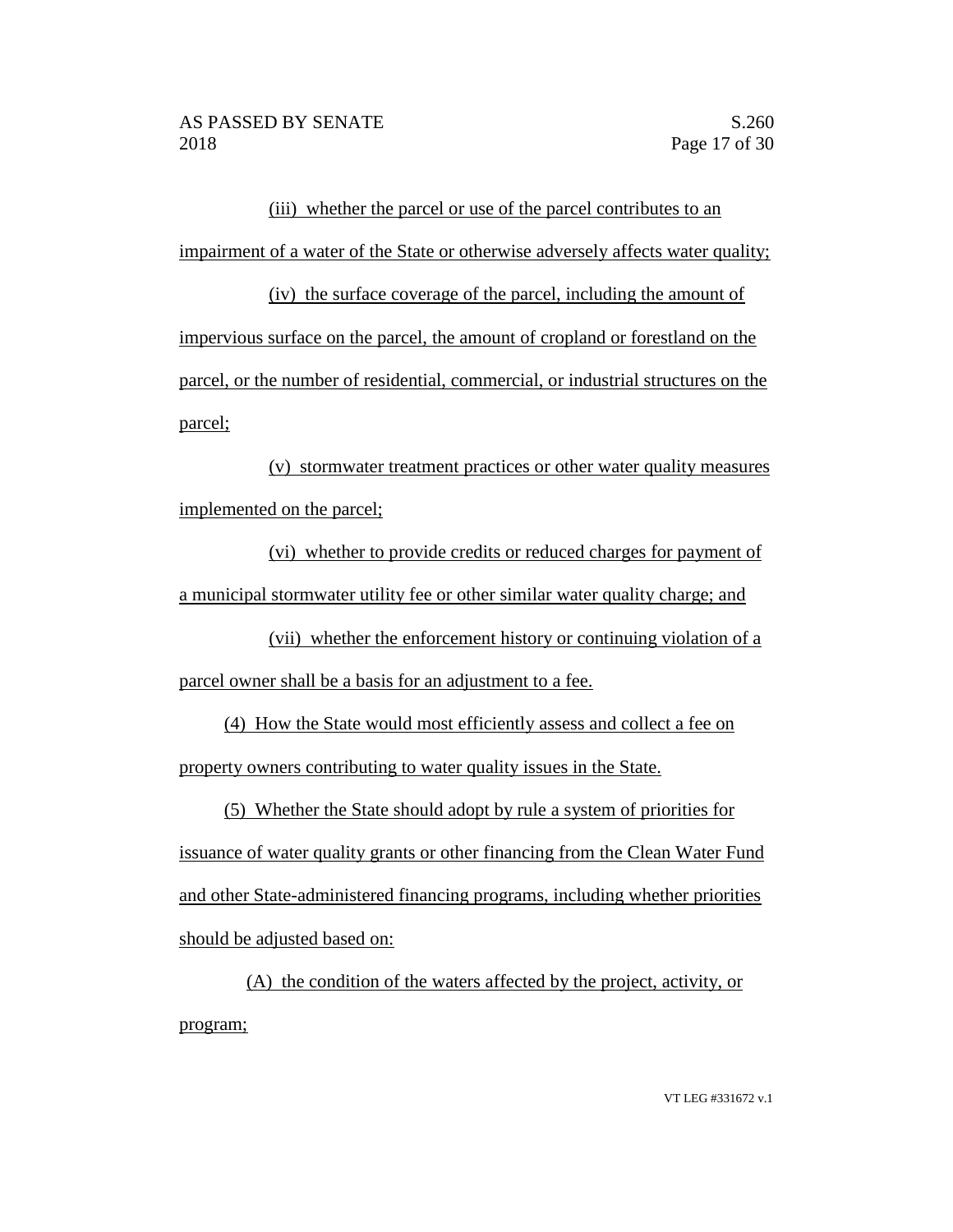(B) whether a project will address water quality issues identified in a basin plan;

(C) whether the project will abate or control pollution that is causing or may cause a threat to public health;

(D) whether the project will address an emergency situation affecting or constituting a threat to the environment or the public health, safety, or welfare;

(E) whether the project will address an agricultural water quality issue for which other sources of funds are unavailable;

(F) the fiscal integrity and sustainability of the project, including whether the project is a cost-effective alternative when compared to other alternatives;

(G) if the project removes a pollutant by which the water or waters affected by the project are impaired, the cost-effectiveness of the project at removing that pollutant; and

(H) income or financial resources available to an applicant to conduct the proposed project.

(6) How the State should maintain accountability of the efforts of the State to clean up impaired waters, maintain and achieve the Vermont Water Quality Standards in all waters, and prevent the future degradation of waters.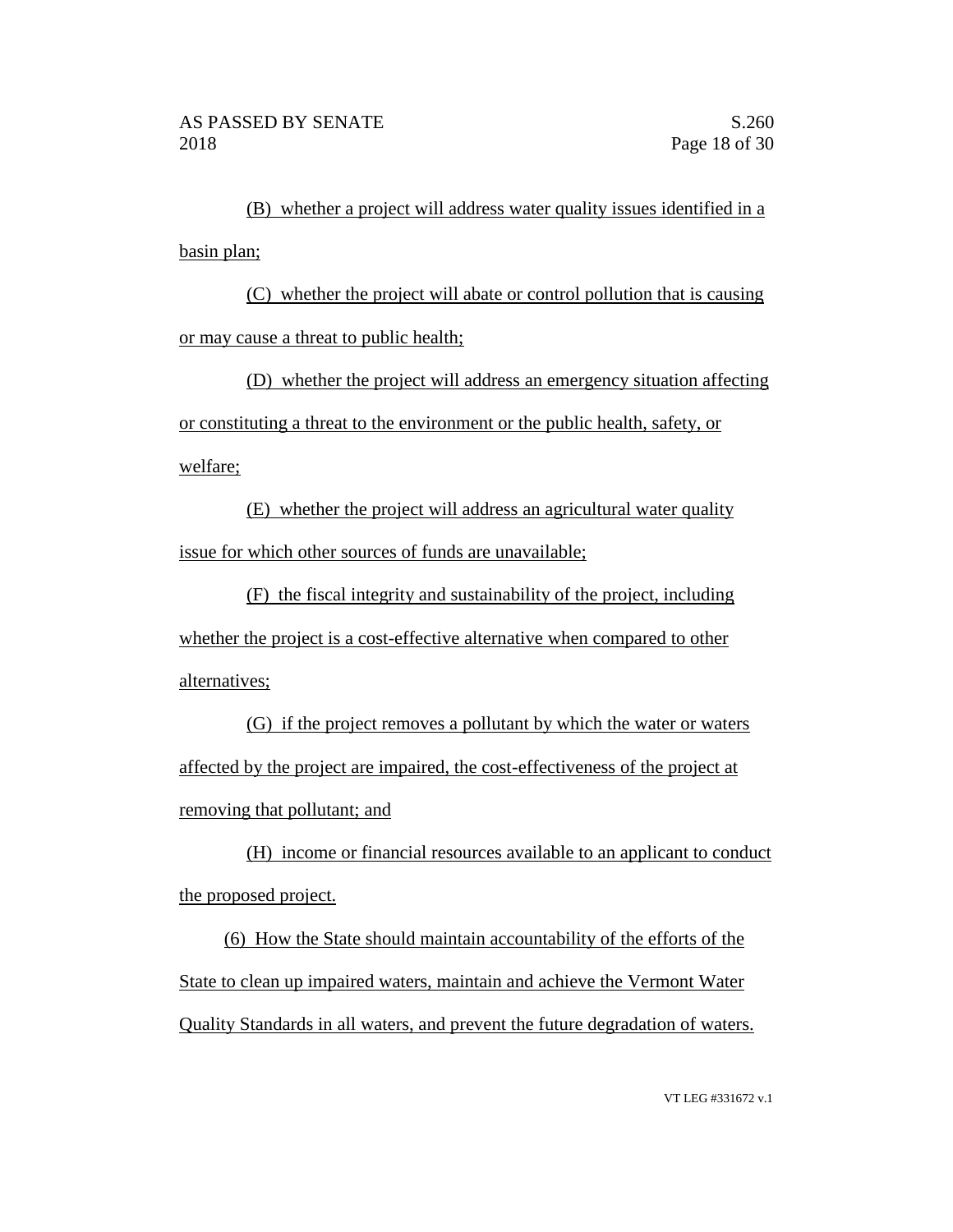\* \* \* Water Quality Block Grant \* \* \*

## Sec. 5. WATER QUALITY BLOCK GRANTS

(a) Definition. As used in this section, "local partner" means a regional planning commission, natural resource conservation district, or watershed organization located or operating in the watershed for which the Agency of Natural Resources has issued a watershed basin plan.

(b) Establishment; purpose.

(1) The Secretary of Natural Resources, the Secretary of Agriculture, Food and Markets, and the Secretary of Transportation shall coordinate prior to awarding water quality grants or financing in order to maximize the water quality benefit or impact of funded projects in a watershed planning basin. When possible, grants or financing for water quality programs shall be issued as a block grant that enhances the capacity of local partners.

(2) A portion of each block grant issued under this section shall include funds authorized for the following:

(A) to support capacity to implement projects in the watershed basin; and

(B) to identify and develop water quality projects listed under the basin plan for the watershed as necessary for the restoration and protection of the waters of the State.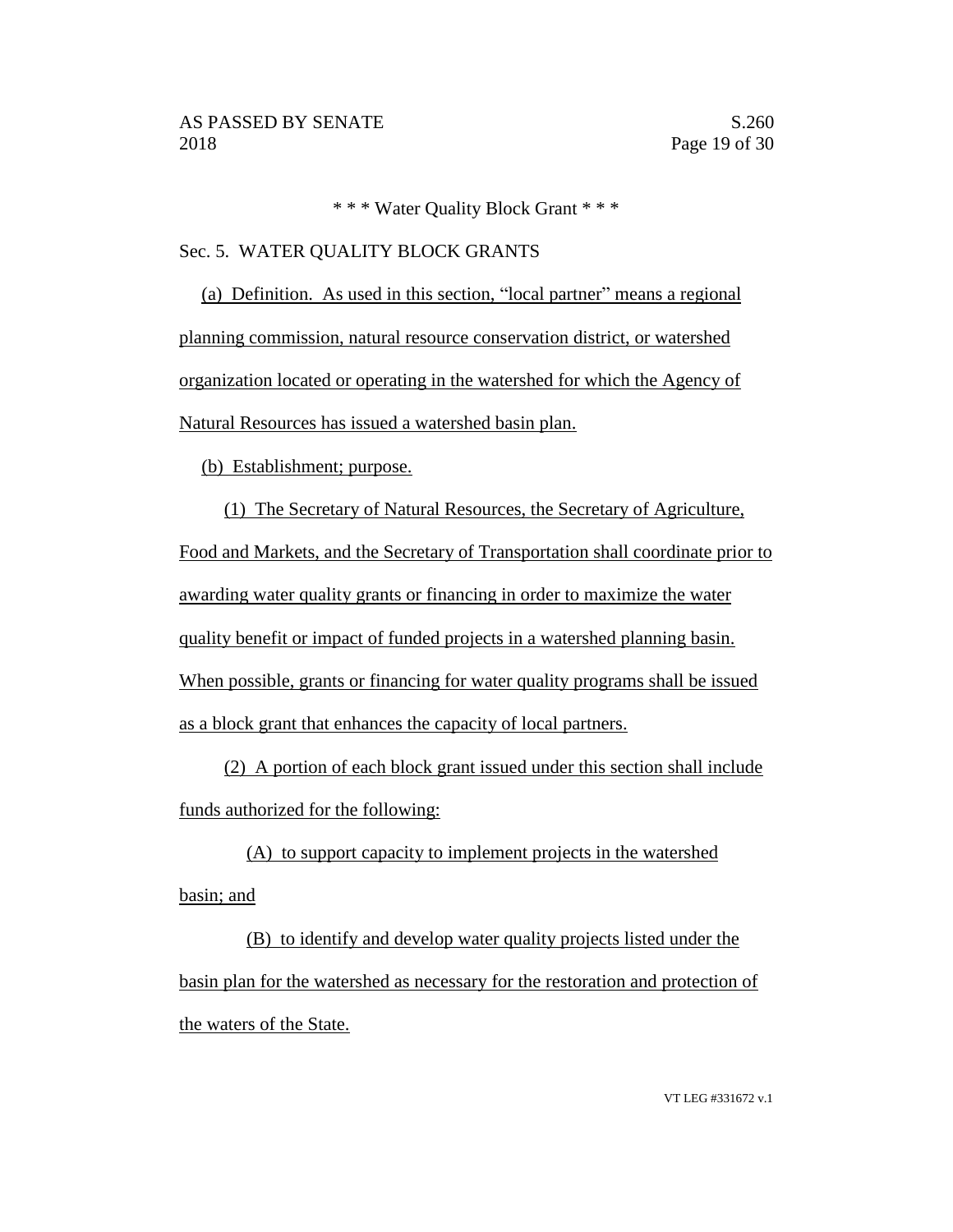(c) Requirements. On or before January 1, 2019, the Secretary of Natural Resources, the Secretary of Agriculture, Food and Markets, and the Secretary of Transportation shall establish a process for coordinating water quality grants and issuing water quality block grants under this section. The process shall address the following:

(1) requirements for eligibility;

(2) a system of priorities for the award of block grants;

(3) performance measures, reporting requirements, or accountability requirements for recipients of water quality block grants;

(4) uses for which a recipient of a water block grant may allocate or

award portions of the block grants to other eligible entities for implementation

of water quality programs or projects in a river basin;

(5) methods for identifying watersheds or other areas where the State should focus on enhancing the capacity of local partners; and

(6) any other provision necessary to implement the block grants under

this section.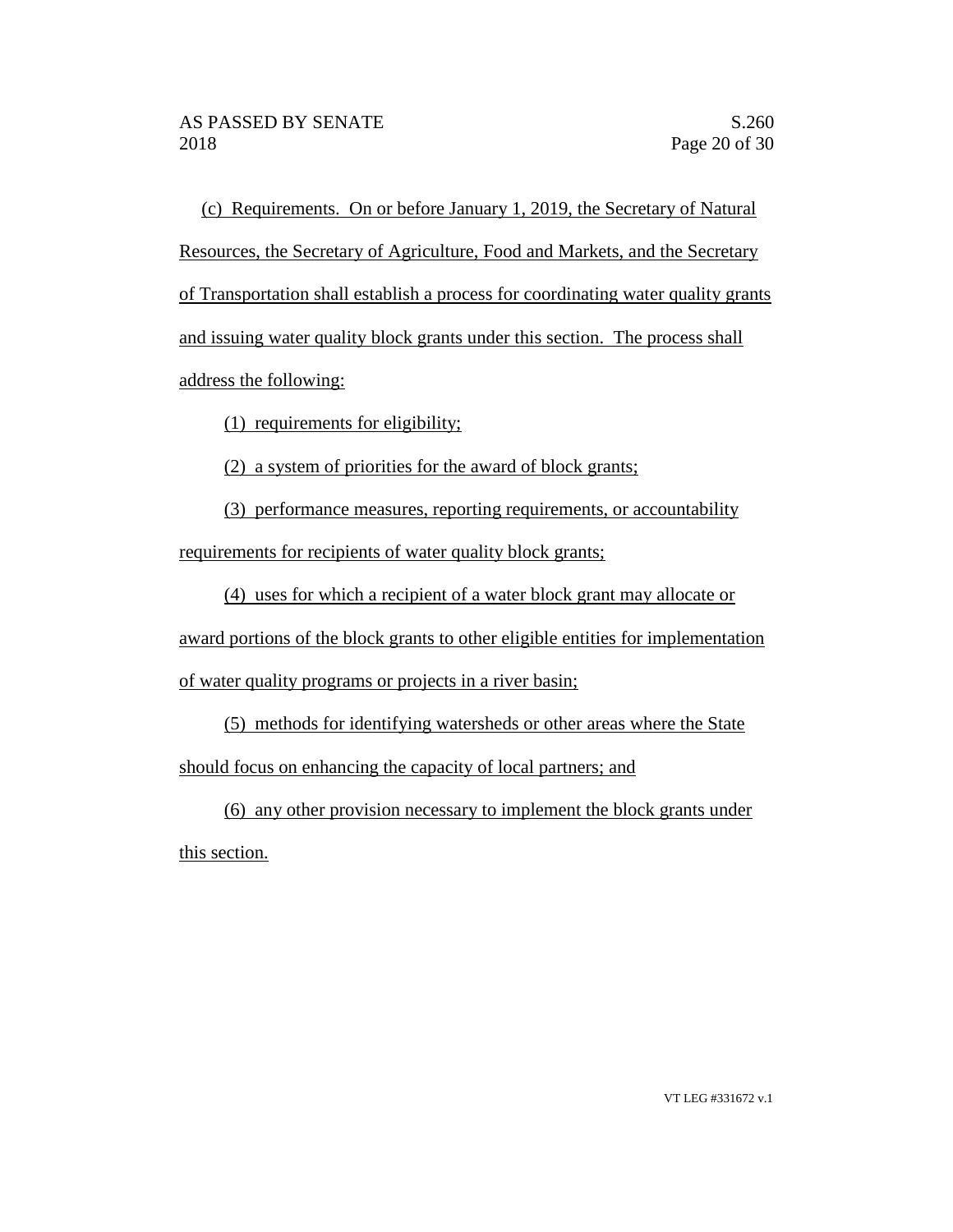## \* \* \* Citizen Right of Action \* \* \*

Sec. 6. 10 V.S.A. chapter 205 is added to read:

## CHAPTER 205. CITIZEN RIGHT OF ACTION

#### § 8055. CITIZEN RIGHT OF ACTION

(a) Suit authorized. Except as provided in subsection (c) of this section, a person may commence a civil action for equitable or declaratory relief on the person's own behalf against one or more of the following persons:

(1) any person who is alleged to be in violation of any statute, permit, certification, rule, permit condition, prohibition, or order set forth, issued, or required under 6 V.S.A. chapter 215;

(2) any person subject to regulation under this chapter who is alleged to be in violation of any statute, permit, certification, rule, permit condition, prohibition, or order set forth, issued, or required under chapter 37 or 47 of this title;

(3) the Secretary of Agriculture, Food and Markets when there is an alleged failure of the Agency of Agriculture, Food and Markets to perform any act or duty under 6 V.S.A. chapter 215 that is not discretionary for the Secretary of Agriculture, Food and Markets or the Agency of Agriculture, Food and Markets; and

VT LEG #331672 v.1 (4) the Secretary of Natural Resources when there is an alleged failure of the Agency of Natural Resources to perform any act or duty under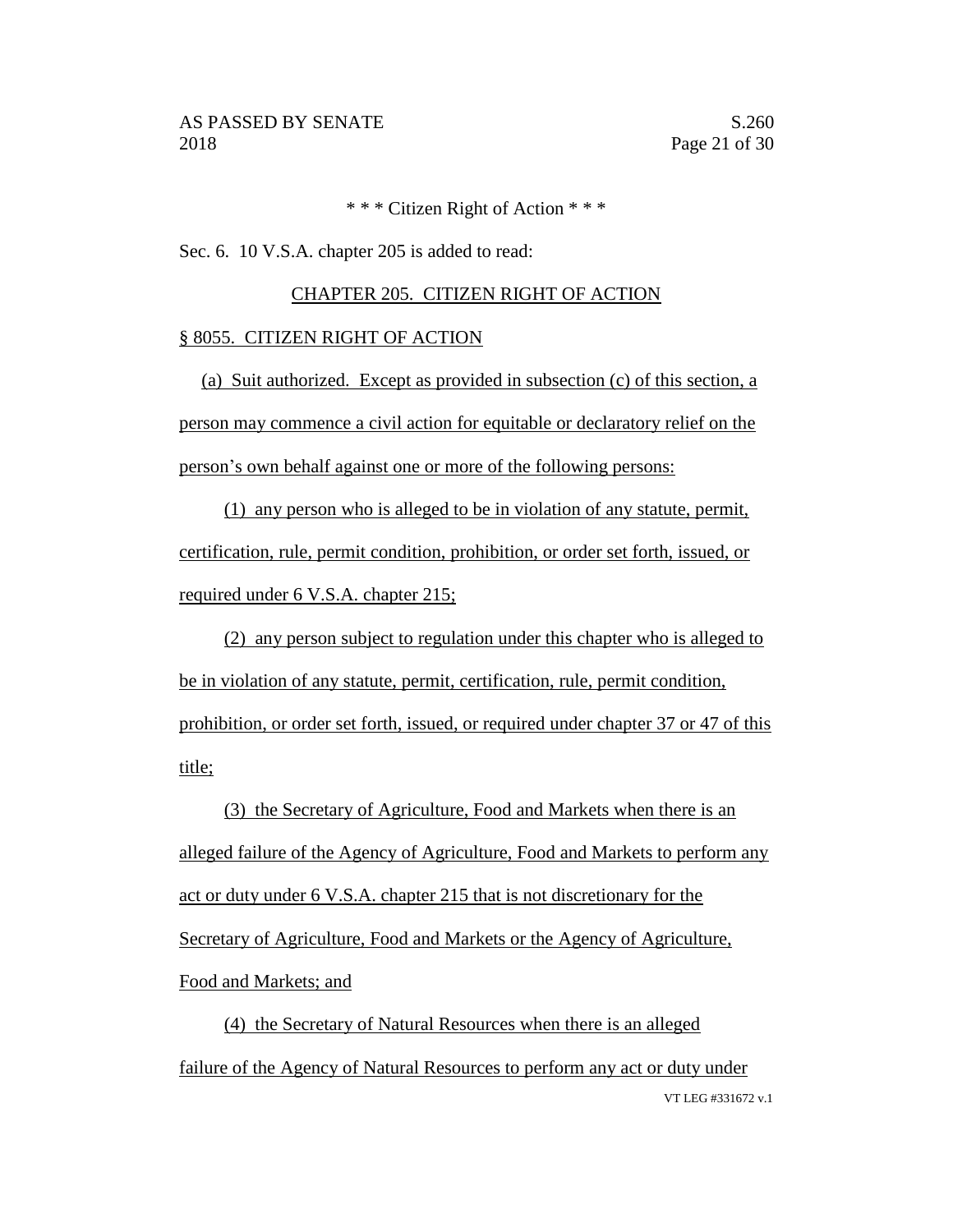chapter 37 or 47 of this title that is not discretionary for the Secretary of Natural Resources or the Agency of Natural Resources.

(b) Prerequisite to commencement of action. A person shall not commence an action under subsection (a) of this section prior to 90 days after the plaintiff has given notice of the violation to:

(1) the Secretary of Agriculture, Food and Markets for an action initiated under subdivision (a)(1) or (3) of this section;

(2) the Secretary of Natural Resources for an action initiated under subdivision (a) $(2)$  or (4) of this section; and

(3) any person who is alleged to be in violation of a statute, permit, certification, rule, permit condition, prohibition, or order set forth, issued, or required under 6 V.S.A. chapter 215 or under chapter 37 or 47 of this title.

(c) Action prohibited. A person shall not commence an action under subsection (a) of this section under either of the following circumstances:

(1) if the Secretary of Agriculture, Food and Markets, the Secretary of Natural Resources, or the Attorney General has commenced and is diligently prosecuting a civil or criminal action to require compliance with a statute, permit, certification, rule, permit condition, prohibition, or order set forth, issued, or required under 6 V.S.A. chapter 215 or under chapter 37 or 47 of this title; or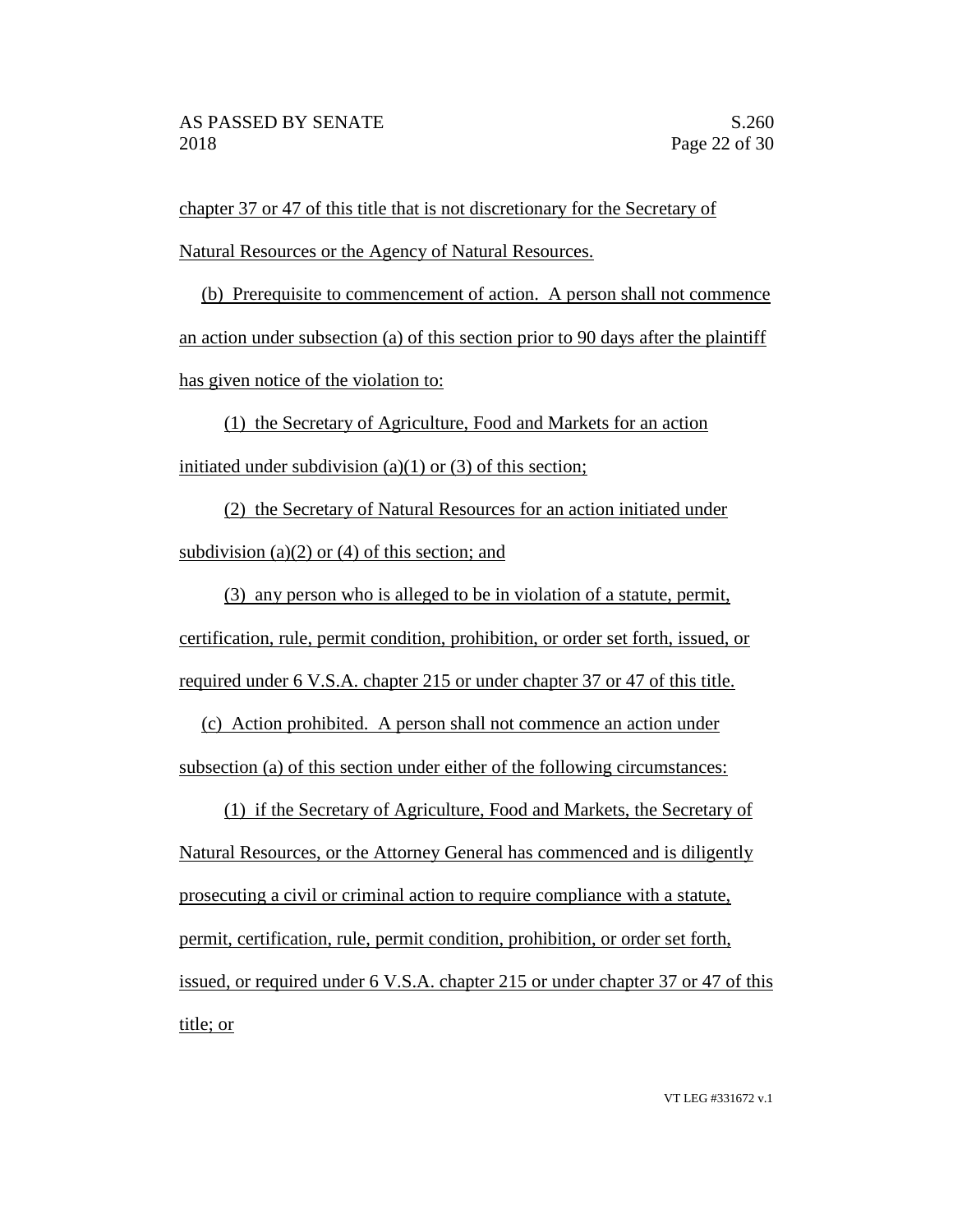(2) if the alleged violator is diligently proceeding with complying with an assurance of discontinuance, corrective action, cease and desist order, or emergency administrative order issued under 6 V.S.A. chapter 215 or under chapter 201 of this title.

(d) Venue. A person shall bring an action under subsection (a) of this section in the Environmental Division of the Superior Court.

(e) Intervention. In any action under subsection (a) of this section:

(1) Any person may intervene as a matter of right when:

(A) the person seeking intervention claims an interest relating to the subject of the action and he or she is so situated that the disposition of the action may, as a practical matter, impair or impede his or her ability to protect that interest; and

(B)(i) for an action initiated under subdivision (a)(1) or (3) of this section, the Secretary of Agriculture, Food and Markets or the Secretary of Natural Resources demonstrates that the applicant's interest is adequately represented by existing parties; or

(ii) for an action initiated under subdivision (a)(2) or (4) of this section, the Secretary of Natural Resources demonstrates that the applicant's interest is adequately represented by existing parties.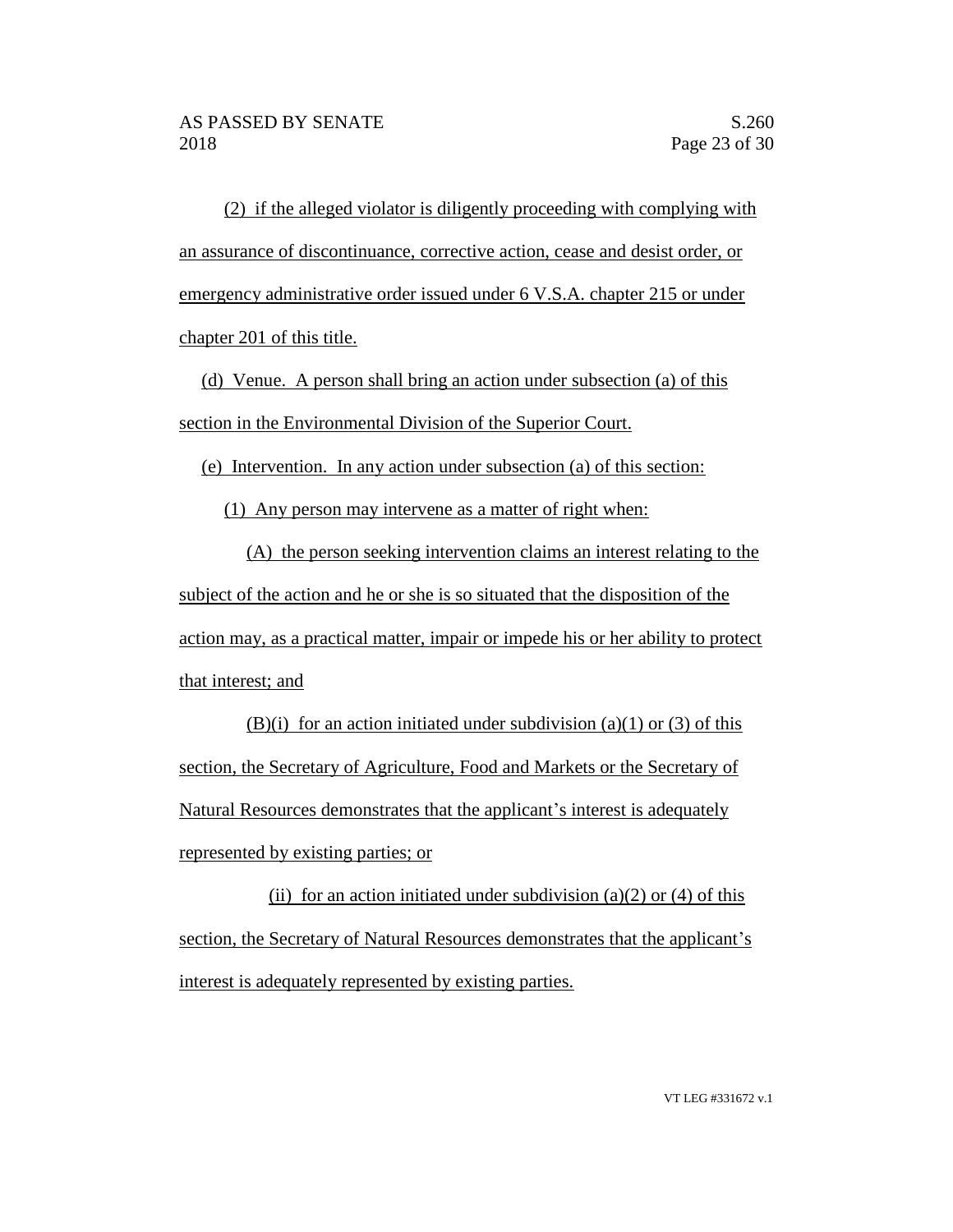(2) The Secretary of Agriculture, Food and Markets, the Secretary of Natural Resources, or the Attorney General may intervene as a matter of right as a party to represent its interests.

(f) Notice of action. A person bringing an action under subsection (a) of this section shall provide the notice required under subsection (b) of this section in writing. The notice shall be served on the alleged violator in person or by certified mail, return receipt requested. The notice to the Secretary shall be served by certified mail, return receipt requested. The notice shall include a brief description of the alleged violation and identification of the statute, permit, certification, rule, permit condition, prohibition, or order that is the subject of the violation.

(g) Attorney's fees; costs. The Environmental Division of the Superior Court may award costs, including reasonable attorney's fees and fees for expert witnesses, to a person bringing an action under subsection (a) of this section when the court determines that the award is appropriate. The Environmental Division of the Superior Court may award costs, including reasonable attorney's fees and fees for expert witnesses, to the State or to a person subject to an action under this section if the court determines that the action was frivolous, unreasonable, or without foundation.

VT LEG #331672 v.1 (h) Rights preserved. Nothing in this section shall be construed to impair or diminish any common law or statutory right or remedy that may be available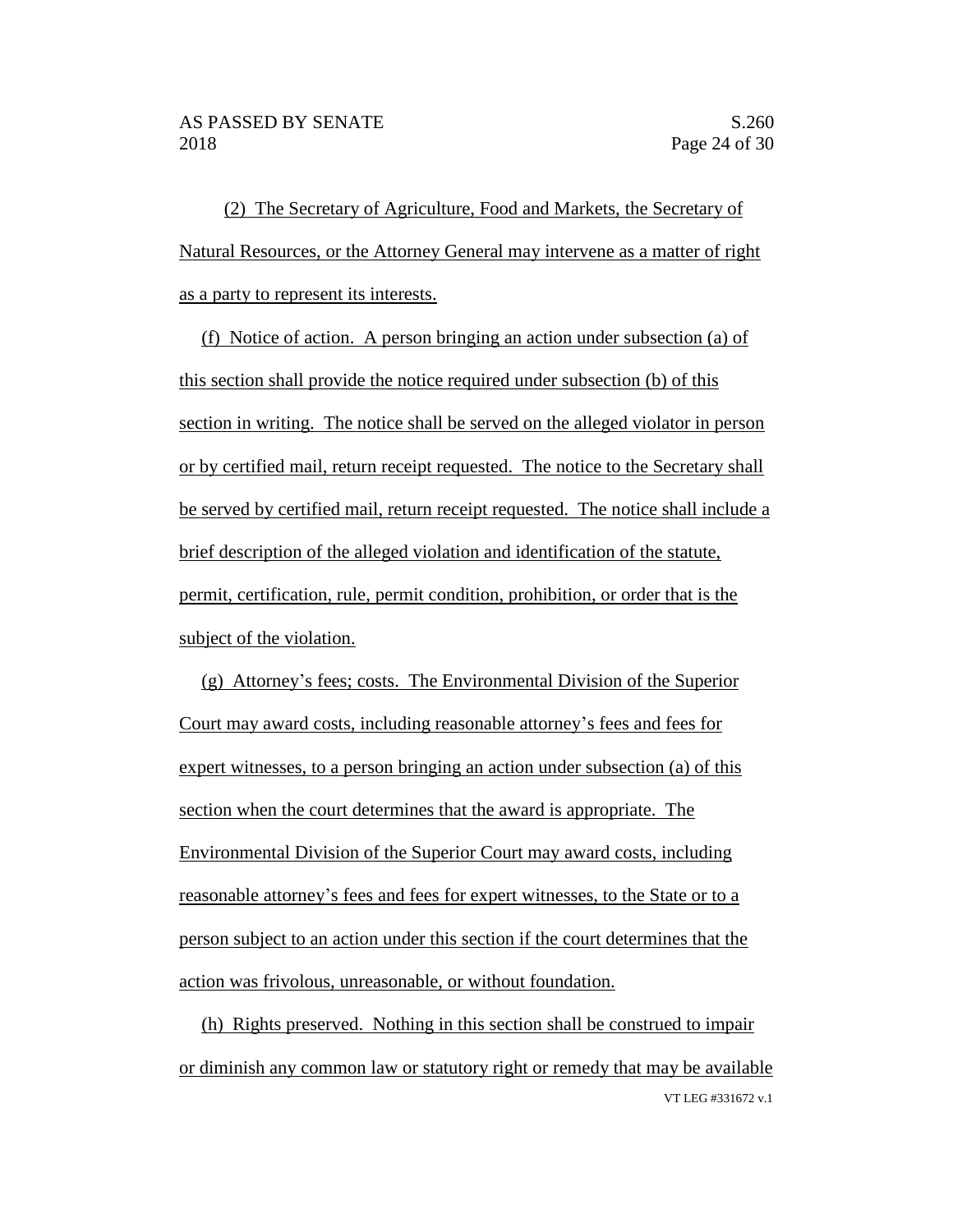to any person. Rights and remedies created by this section shall be in addition to any other right or remedy, including the authority of the State to bring an enforcement action separate from an action brought under this section. No determination made by a court in an action maintained under this section, to which the State has not been a party, shall be binding upon the State in any enforcement action.

\* \* \* Required Agricultural Practices; Healthy Soils \* \* \* Sec. 7. 6 V.S.A. § 4810a is amended to read:

§ 4810a. REQUIRED AGRICULTURAL PRACTICES; REVISION

(a) On or before September 15, 2016, the The Secretary of Agriculture, Food and Markets shall file under 3 V.S.A. § 841 a final proposal of a rule amending amend by rule the required agricultural practices in order to improve water quality in the State, assure practices on all farms eliminate adverse impacts to water quality, and implement the small farm certification program required by section 4871 of this title. At a minimum, the amendments to the required agricultural practices shall:

\* \* \*

(4) Establish standards for nutrient management on farms, including:

(A) required nutrient management planning on all farms that manage agricultural wastes;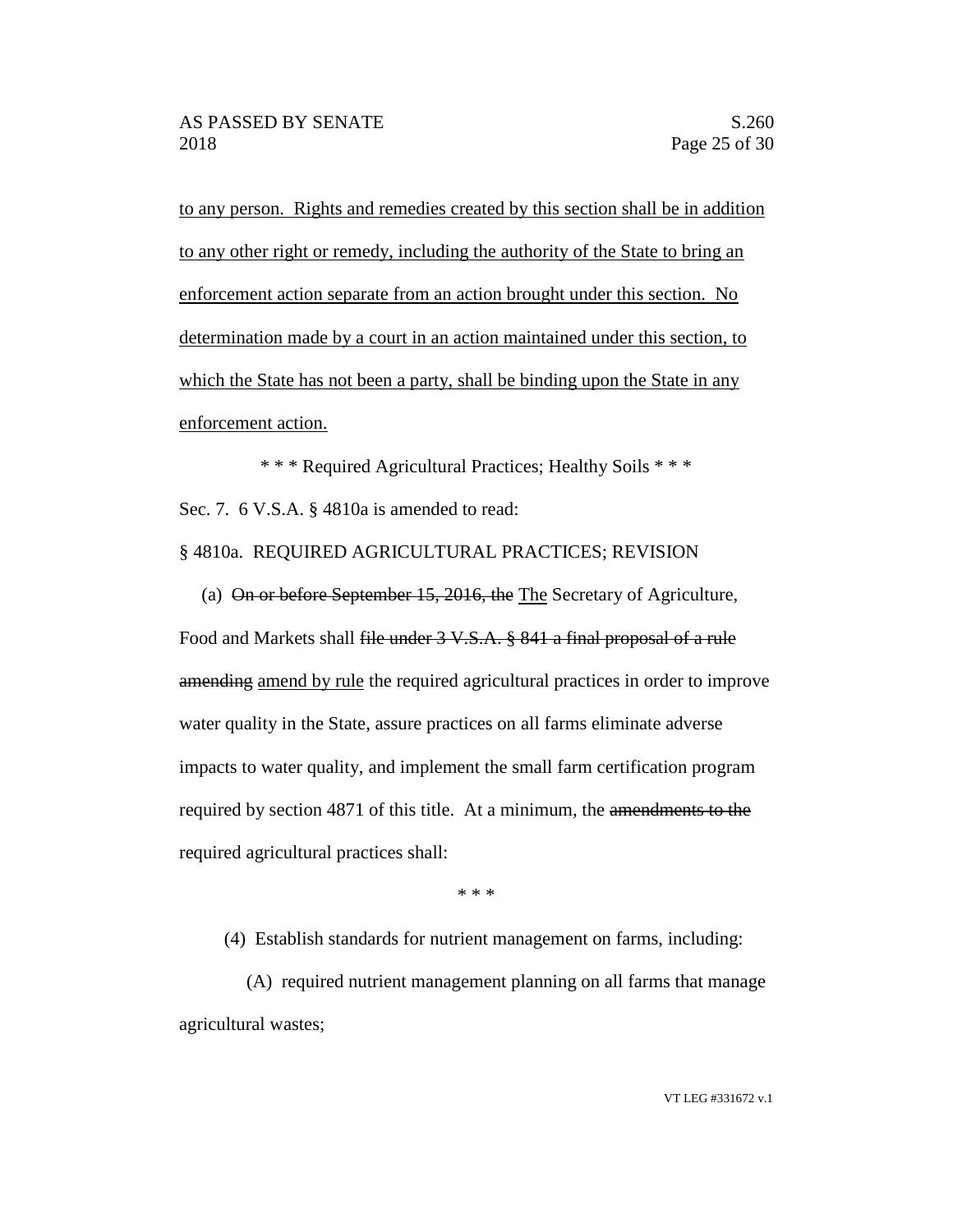(B) recommended required practices incorporated within a nutrient management plan for improving and maintaining soil quality and healthy soils in order to increase the capacity of soil to retain water, improve flood resiliency, reduce sedimentation, reduce reliance on fertilizers and pesticides, and prevent agricultural stormwater runoff, including requirements for tillage; and

(C) methods for complying with individual load allocations, if any, for a farm if required under a total maximum daily load plan or other remediation plan for an impaired water.

\* \* \*

Sec. 8. IMPLEMENTATION

On or before July 1, 2019, the Secretary of Agriculture, Food and Markets shall revise the Required Agricultural Practices to include the practices for improving and maintaining soil quality and healthy soils required under 6 V.S.A. § 4810a(a)(4).

\* \* \* Joint Lake Carmi Pilot Project \* \* \*

Sec. 9. AGENCY OF NATURAL RESOURCES AND AGENCY OF AGRICULTURE, FOOD AND MARKETS JOINT LAKE CARMI PILOT PROGRAM FOR PHOSPHORUS MANAGEMENT (a) Farm-specific plans.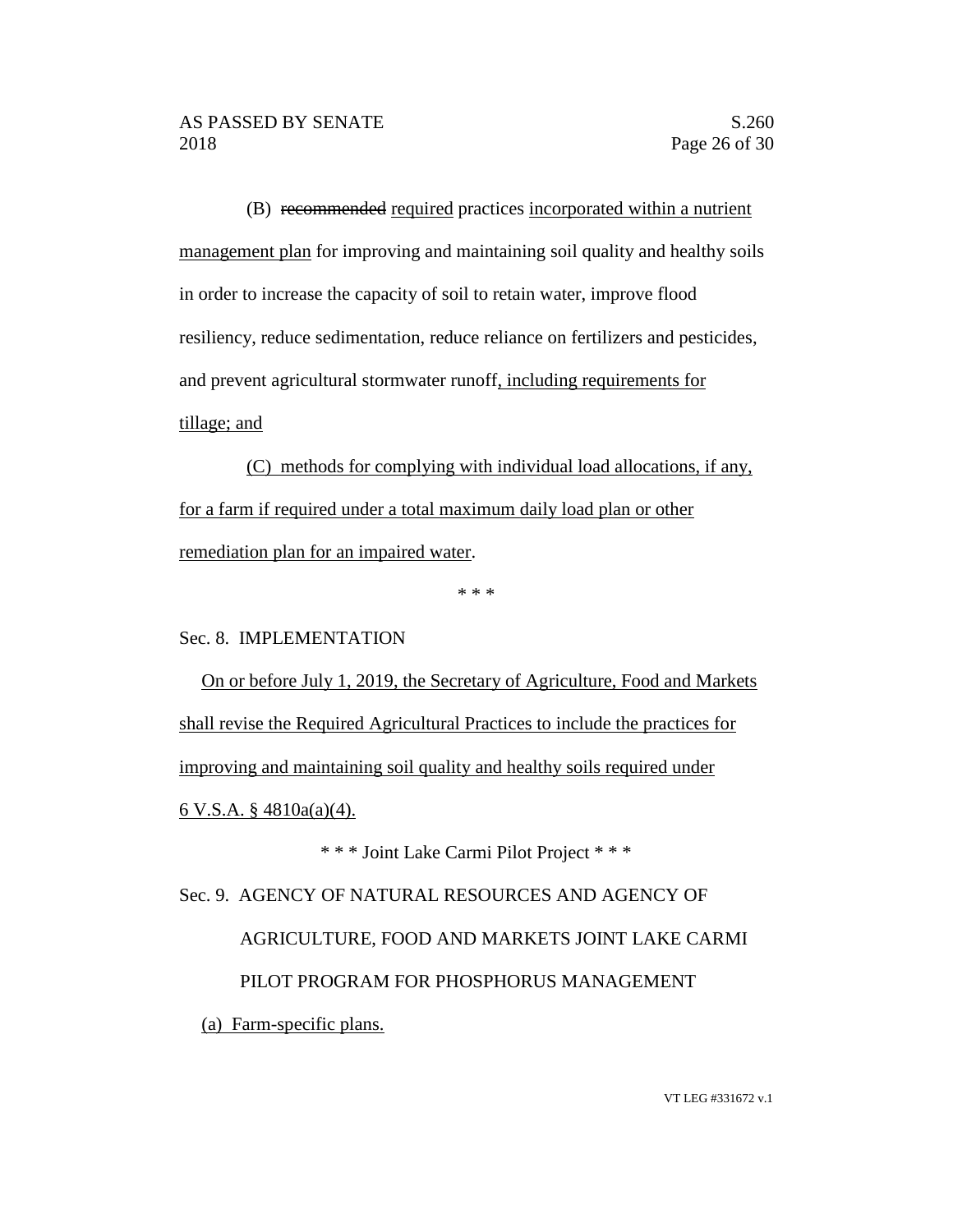(1) On or before July 1, 2018, the Secretary of Natural Resources, in consultation with the Secretary of Agriculture, Food and Markets, shall contract with a third-party consultant to develop individual water quality remediation plans that each owner or operator of farmland within the Lake Carmi watershed shall be required to implement.

(2) A water quality remediation plan shall:

(A) include an analysis of the soil phosphorus levels, the nutrient sources produced or imported to farmland to be applied on the land, the crop nutrient requirements, phosphorus index rating, tillage methods, land application of nutrients, methods and timing of nutrient application, and any other data necessary to reduce the export or runoff of nutrients from the farmland and ensure that the nutrient management plan for the farmland meets the State and federal requirements;

(B) specify requirements, measures, or management practices that an owner or operator of farmland shall implement according to a nutrient management plan; and

(C) identify options available to owners or operators of farmland to protect their land in a manner that mitigates existing environmental impacts while maintaining economic viability or to provide alternatives when the costs of improving water quality exceed the value of the farmland.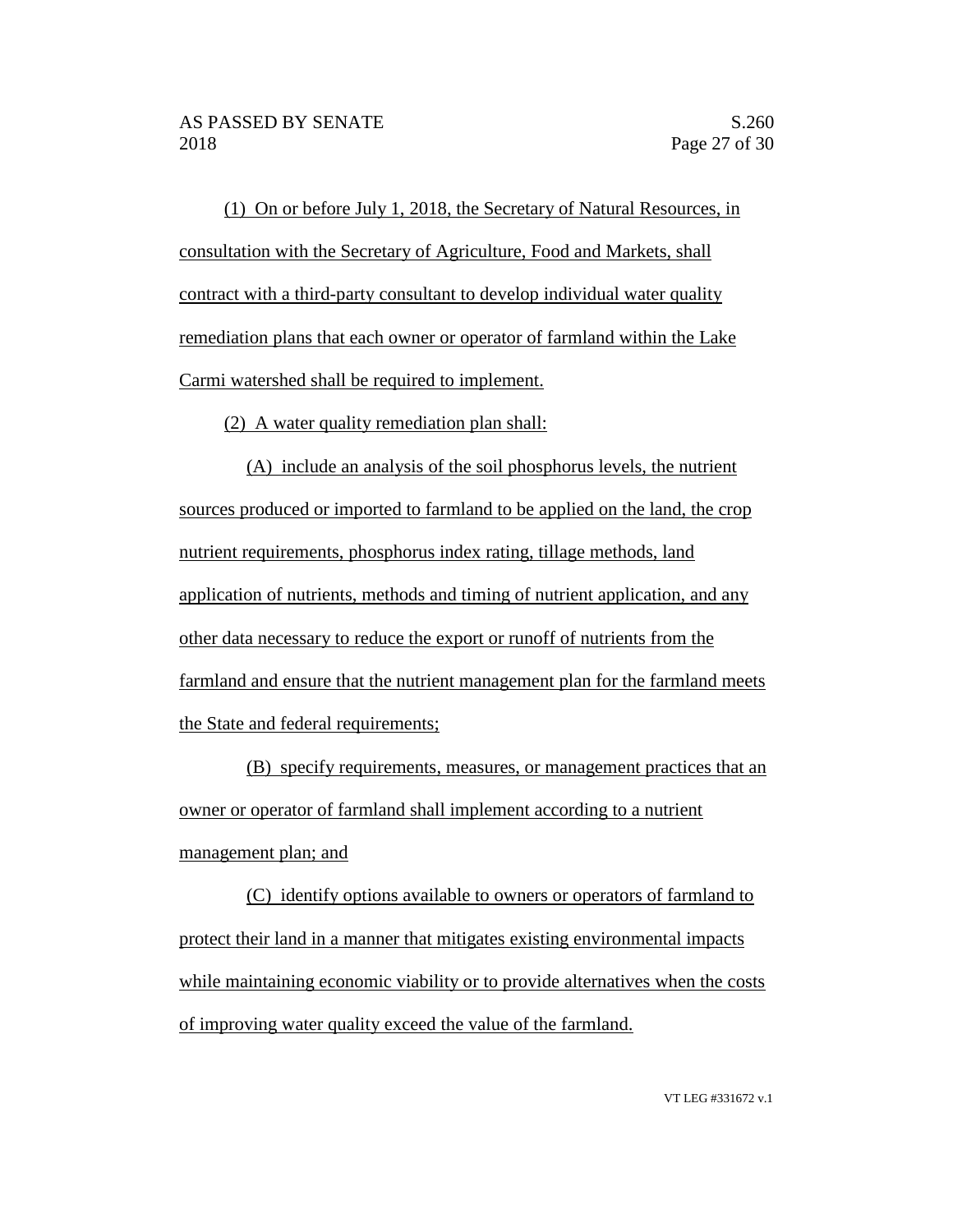(3) Beginning on May 1, 2018, the owner or operator of farmland within the Lake Carmi watershed shall document the following on an annual basis:

(A) the amount of total nutrient sources imported to, produced on, or applied to the farmland in the past year; and

(B) a summary of practices that an owner or operator of farmland has implemented in the last year in order to prevent an increase of phosphorus loads from the farmland.

(b) Monitoring. The Secretary of Natural Resources shall conduct monitoring of the watershed to establish accountability for the nonpoint source pollution load into the Lake Carmi watershed.

(c) Best management practices. If monitoring conducted under

subsection (b) of this section indicates increasing phosphorus loads in the waters due to nonpoint source pollution from farmland within the Lake Carmi watershed, the Secretary of Agriculture, Food and Markets shall require the owner or operator of the farmland to implement best management practices under 6 V.S.A. § 4810 to reduce runoff from the farmland.

(d) Enforcement; appeal.

(1) The Secretary of Natural Resources may take action under 10 V.S.A. chapter 201 to enforce the requirements of this section.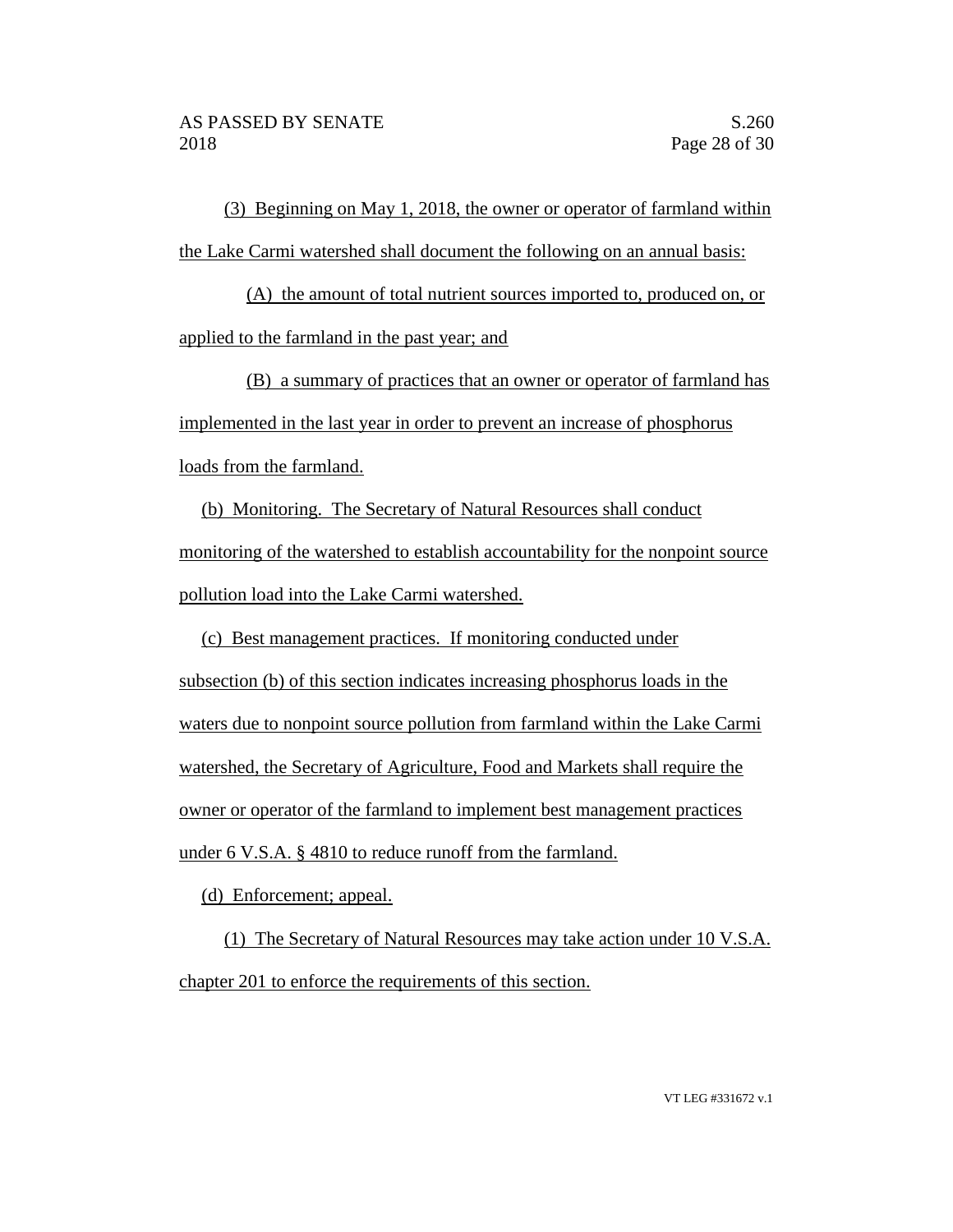(2) A person may appeal an act or decision of the Secretary of Natural Resources under this section, excluding enforcement actions under 10 V.S.A. chapter 201 or 220.

\* \* \* ANR Report on Future Farming Practices \* \* \*

Sec. 10. AGENCY OF AGRICULTURE, FOOD AND MARKETS

REPORT ON FARMING PRACTICES IN VERMONT

On or before January 15, 2019, the Secretary of Agriculture, Food and

Markets shall submit to the Senate Committees on Natural Resources and

Energy and on Agriculture and to the House Committees on Natural

Resources, Fish, and Wildlife and on Agriculture and Forestry a report

regarding how to revise farming practice in Vermont in a manner that mitigates

existing environmental impacts while maintaining economic viability. The

report shall include recommendations for:

(1) building healthy soils;

(2) reducing agriculturally based pollution in areas of high pollution,

stressed, or impaired waters;

(3) establishing a carrying capacity or maximum number of livestock that the land used for nutrient application on a farm can support without contribution of nutrients to a water;

(4) how to provide financial and technical support to facilitate the transition by farms to less-polluting practices, including: